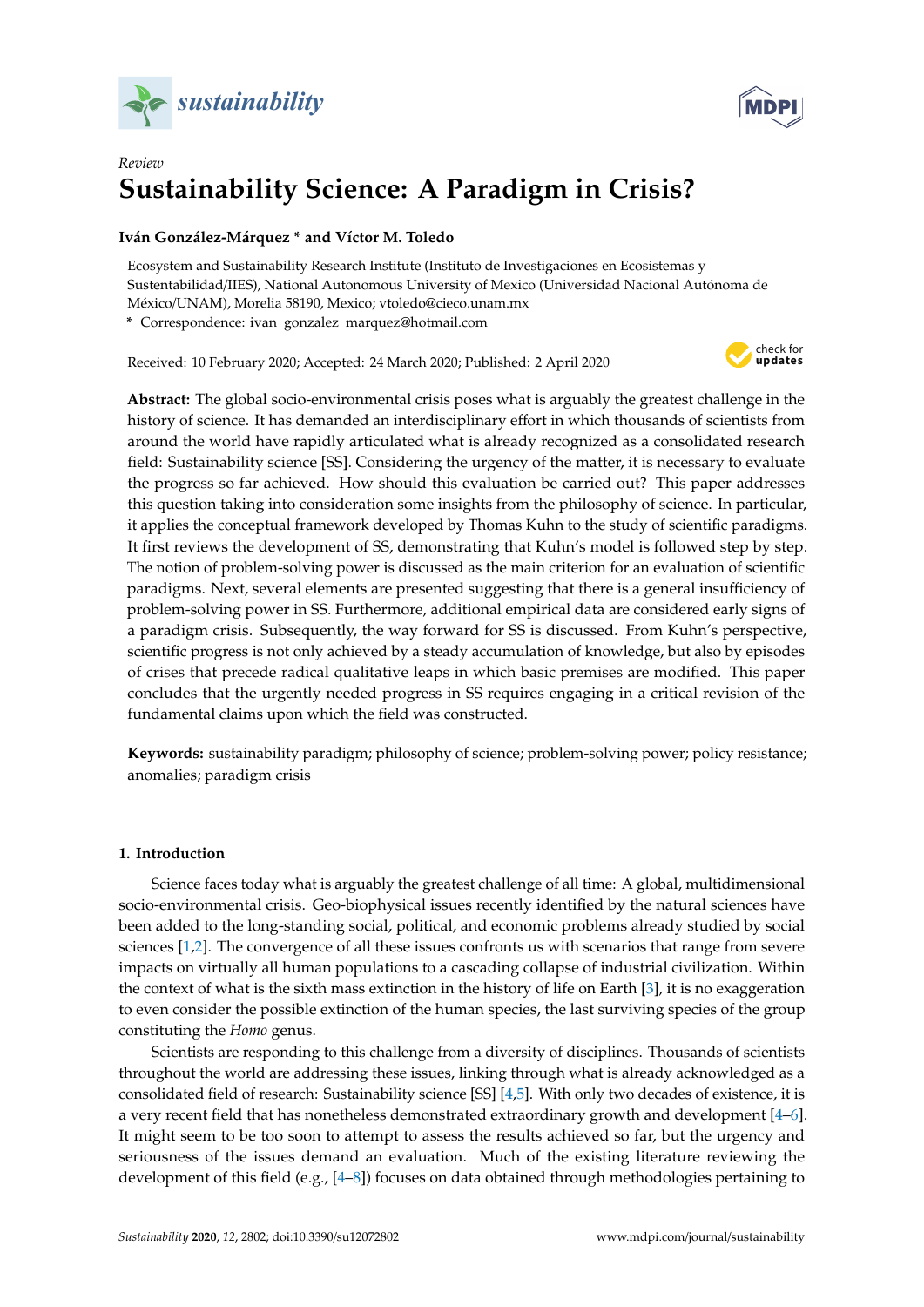what is today referred to as the science of science  $[9]$ . However, is this enough to assess scientific progress? How should it be evaluated? This is a question that has been widely discussed in the field of philosophy of science, but some of the valuable insights obtained there have not been sufficiently considered in these reviews. Thus, the first objective of this paper is to bridge this gap, pointing to some elements that are relevant for this discussion. In particular, we demonstrate the usefulness of the conceptual framework developed by Thomas Kuhn for the study of scientific paradigms in order to determine the stage of progress in which SS is currently positioned, as well as proposing a way forward. *1.1. Paradigms and Scientific Progress: Kuhn's Model*

# 1.1. Paradigms and Scientific Progress: Kuhn's Model

Cited more than 110,000 times, *The Structure of Scientific Revolutions* [\[10\]](#page-14-8) is the most famous book about science written in the twentieth century. Based on a historical study regarding the way in which<br>Colice progression of paradigms and paradigms and paradigms and paradigms and paradigms and paradigms and para some of the most important advances in the history of science have been generated, Kuhn presents a very insightful model of scientific progress resulting from a cyclical succession of paradigms and crises.<br>
In brief, a whole way of producing science which is common to the product which is common to the product which about science written in the twentieth century. Based on a historical study regarding the which which which which which was in which which we have  $\alpha$ streamer than 110,000 times, *The structure of settingue* recommons [10] is the most ramous book

In brief, a "paradigm" is a whole way of producing science which is common to the practitioners of a particular field of research based on a shared package of fundamental claims about the world.<br>"A particular field of research based on a shared package of fundamental claims about the world. "Normal science" is the kind of research that aims to extend and refine a particular paradigm. A normal scientist does not question those fundamental claims. Nevertheless, the sustained attention to details that characterizes normal science inevitably leads to the discovery of anomalies. "Anomalies" are problems that resist solution with the framework of a particular paradigm. problems that resist solution within the framework of a particular paradigm. At some point, anomalies may become so important that they lead to a state of "crisis," forcing the community to bring some foundations back into discussion. For Kuhn, this inaugurates a different kind of research, which he called "revolutionary science". If a new paradigm can be found with increased problem-solving power,<br> then the community will migrate and initiate a new period of normal science (see Figure [1\)](#page-1-0).

<span id="page-1-0"></span>

**Figure 1.** Kuhn's model of scientific progress. **Figure 1.** Kuhn's model of scientific progress.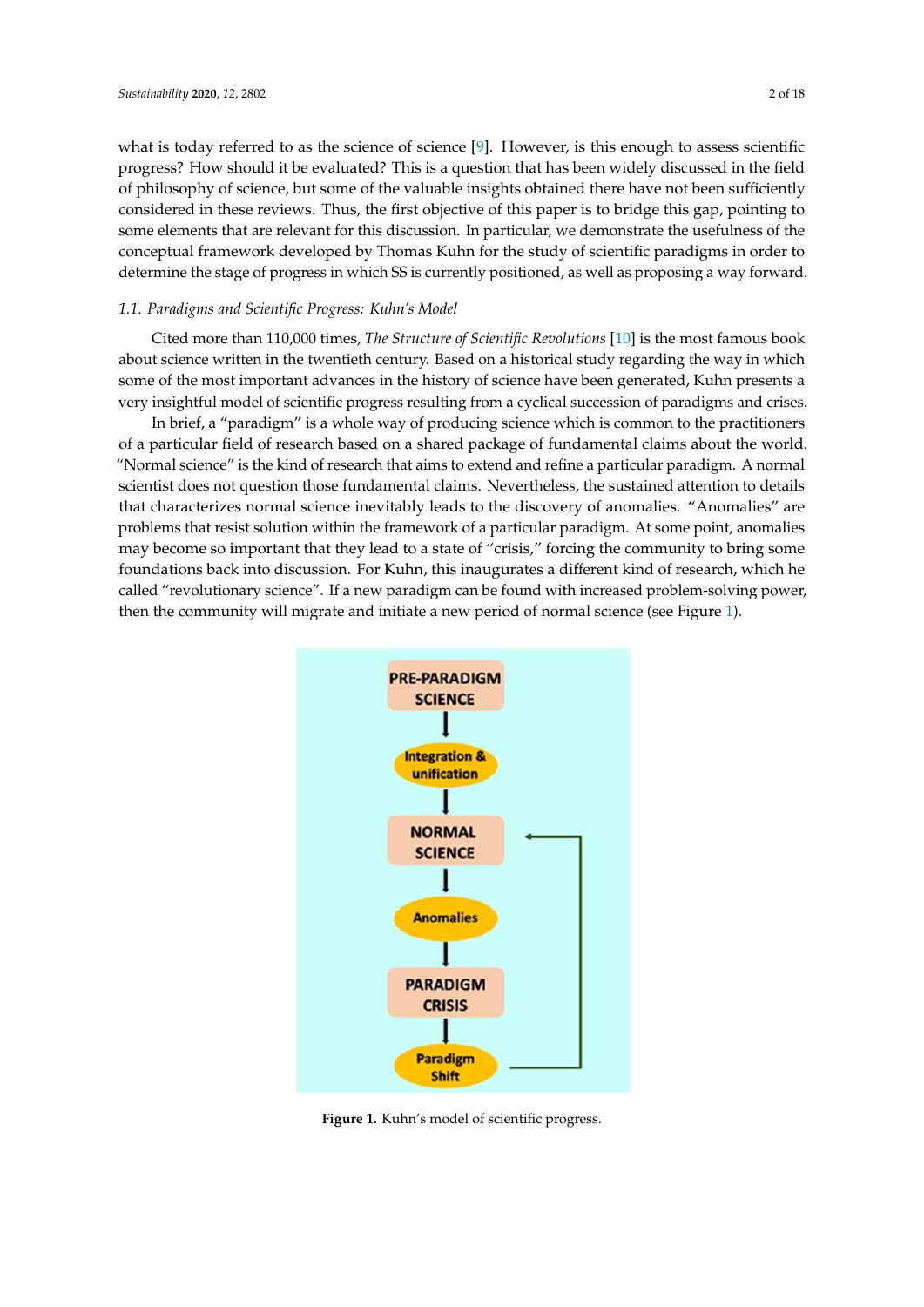Strangely, some critics consider Kuhn's work an assault on truth and progress. Some trace a direct line from him to the "post-truth" world, even blaming him for generating climate negationism. This is clearly a misunderstanding. In a later essay [\[11\]](#page-14-9), Kuhn recalls being shocked to find out that his work was boldly misinterpreted as claiming that in science, "might makes right". As Godfrey-Smith [\[12\]](#page-14-10) explains in an excellent introductory book, it is true that Kuhn shattered traditional empiricist ideas about how science works, but that does not mean he believed it to be a completely irrational process. Against radical relativism, he developed a subtle view about scientific change in which observation and logic occupy a very important place. He recognized some general principles used by scientists whenever they have to choose between different paradigms: They should be predictively accurate, consistent with well-established knowledge in neighboring fields, able to unify disparate phenomena, and fruitful in ideas and discoveries. In particular, he noted that problem-solving power tends to play a key role in tipping the scales in favor of one paradigm or another.

Although science is not heading toward a final "conquest of Truth," Kuhn did believe there is some real progress occurring: Our more recent paradigms have more overall problem-solving power than earlier ones, with the number and precision of solutions to problems growing over time. From this perspective, the combination of these two distinct capacities—the capacity for sustained, cooperative work and the capacity to partially break down and reconstitute itself from time to time—is essential for achieving this progress.

#### *1.2. Can Philosophy Help Sustainability Science (SS)?*

In the face of the planetary crisis, society trusts that science is the best tool to find solutions. However, few people would think the same about the philosophy of science. Even among scientists the prevailing opinion is that what we need today is practical knowledge to solve concrete issues rather than wasting precious time discussing general foundational issues. Addressing this exact criticism more than two thousand years ago, Aristotle fenced an argument that is particularly relevant today: The sciences in which perplexities are greater have a more extensive need for philosophy (cited in [\[13\]](#page-14-11)). In this paper, we demonstrate that Aristotle's argument is applicable to SS.

First, we demonstrate that the development of SS up to its present state literally follows what Kuhn's model projects, demonstrating this framework's applicability and relevance to the case at hand. Next, we consider different elements that are germane to evaluation of progress in the field, arguing that, ultimately, problem-solving power is the fundamental criterion. What follows is what will probably be our most controversial claim: Counter to what is propounded by other reviews (e.g.,  $[5-8]$  $[5-8]$ ), we note the early signs of a coming paradigm crisis.

This controversial claim is based on the proliferation of problems that resist solution ("anomalies" in Kuhn's framework), indicating what appears to be a general insufficiency of problem-solving power. The design of solutions based on this paradigm have been inadequate to solve the aforementioned problems, which continue to worsen at an unconscionable rate. This perception is reinforced by empirical data that could be interpreted as demonstrating that scientists are already losing trust in the sustainability paradigm.

If this is the case, what is the way forward for SS? We explain exactly what it means to claim that the sustainability paradigm is in crisis and what should be done. This does not imply that the whole endeavor has failed or that we should abandon our efforts. On the contrary, this points to a need for a special kind of scientific work, different from normal science, in order to overcome the crisis and enhance SS's problem-solving power. In accordance with Kuhn's model, this cannot be achieved through the same kind of progress made in normal science. If a paradigm falls into crisis, its fundamental claims must be debated again. This kind of work needs to be performed rigorously and meticulously, demanding the participation of scholars from disciplines that have not yet been sufficiently incorporated into SS.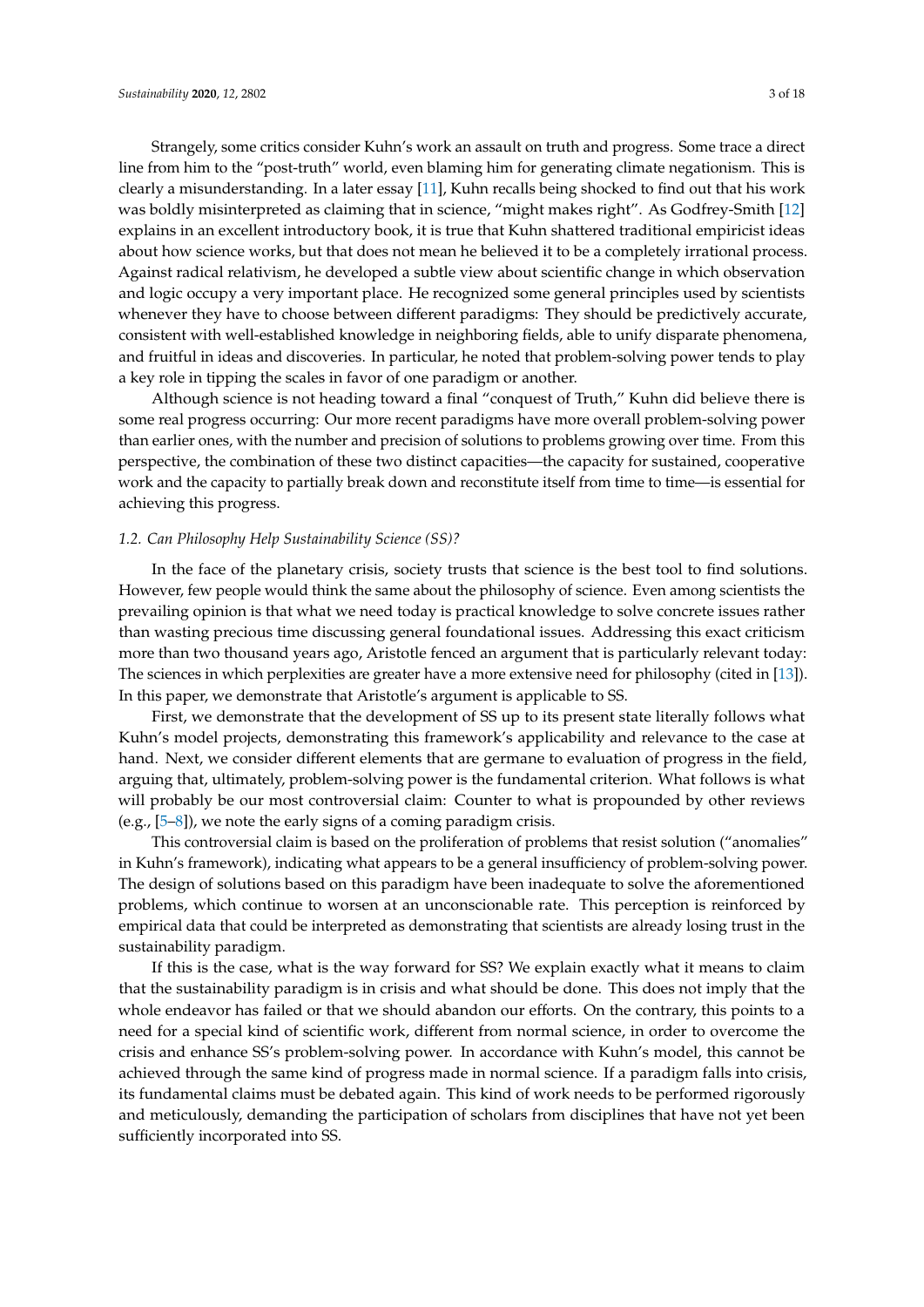SS itself is facing an enormous challenge. It currently requires greater support in order to solve the urgent problems that propelled its emergence. Paradigm crises are one of the most perplexing stages in scientific progress. We are convinced that the philosophy of science can contribute important elements for guidance in these times.

#### **2. Review: Sustainability as a Scientific Paradigm**

A series of papers have analyzed the emergence and evolution of this field ([\[14–](#page-14-12)[18\]](#page-14-13), among others). In particular, computer-assisted *big data* methods of analysis currently make it possible to study scientific work in what is already recognized as a field of study in itself—the science of science [\[9\]](#page-14-7).

Bibliometric analyses like those presented by Kajikawa et al. [\[6\]](#page-14-5) offer us an initial glance into the emergence of SS. These analyses demonstrate that the number of published scientific papers that include the words sustainability or sustainable in their bibliographic records started to grow around 1990 and sharply increased after 2005, reaching 12,000 papers published annually by 2014. What we observe here is not only increasing attention from the scientific community to socio-environmental issues, but also increasing acceptance of the concept of sustainability as an appropriate way of positing the problem, pointing towards specific solutions.

Kuhn stated that paradigms emerge after an outstanding scientific work appears, which is taken to provide insights into the workings of some aspect of the world, providing a model for further investigation. Although discussions about sustainability can be found since ancient times, the way in which the concept is currently used was shaped under the notion of sustainable development [SD]. This concept appeared for the first time with the publication of the *World Conservation Strategy: Living Resource Conservation for Sustainable Development* [\[19\]](#page-14-14). As Kuhn stated regarding paradigms, SD is not merely a concept but a package of claims about the world. To fully appreciate the contents of this "package of claims," we need to review not only the scientific roots of SD [\[20\]](#page-15-0), but also the technocratic and neoliberal free trade ideology inherited from development economics [\[21\]](#page-15-1).

Among a number of alternative paradigms available at the time [\[22\]](#page-15-2), SD became positioned in the center of international debate when it was taken up by the United Nations in its influential report *Our Common Future*, better known as the "Brundtland Report" [\[23\]](#page-15-3). Reviewing the evolution of SS, Bettencourt and Kaur [\[5\]](#page-14-4) demonstrate how the cumulative number of authors in the field started growing exponentially in the years following the Brundtland Report. Using an epidemiological model, they analyzed the way in which a growing number of susceptible individuals were exposed to the SD paradigm, became "infected" and "infectious", giving way to the observed exponential growth pattern. In 1992, with the United Nations Conference on Environment and Development held in Rio de Janeiro, SD was firmly established as the official paradigm to address the global socio-environmental crisis, pervading the agendas of governments and corporations, as well as the mission of educational and research programs worldwide.

In 1999, the National Research Council called for the advent of a novel scientific discipline and coined the term "sustainability science", introducing it as "the science of sustainable development" [\[24\]](#page-15-4). This was followed by the Friibergh Workshop on SS in the late 2000s, leading to the publication of the seminal paper "Sustainability Science" by Kates et al. [\[14\]](#page-14-12). A surge of scientific journals and international conferences subsequently emerged, until the endorsement in 2017 of the United Nations 2030 Agenda for SD, which established 17 Global Goals to be achieved by 2030.

#### *2.1. Pre-Paradigm Science: The Hybrid Disciplines*

According to Kuhn, each scientific field starts out as a "pre-paradigm science." A paradigm is a package of claims about the world, methods for gathering and analyzing data, and habits of scientific thought and action. It is a whole way of producing science, shared by scientists working in a particular field. In the absence of this shared foundation of ideas and practices during the pre-paradigm state, scientific work is not well organized and usually not very effective. Inquiring into the emergence of a paradigm entails tracking the process through which this common foundation is constructed.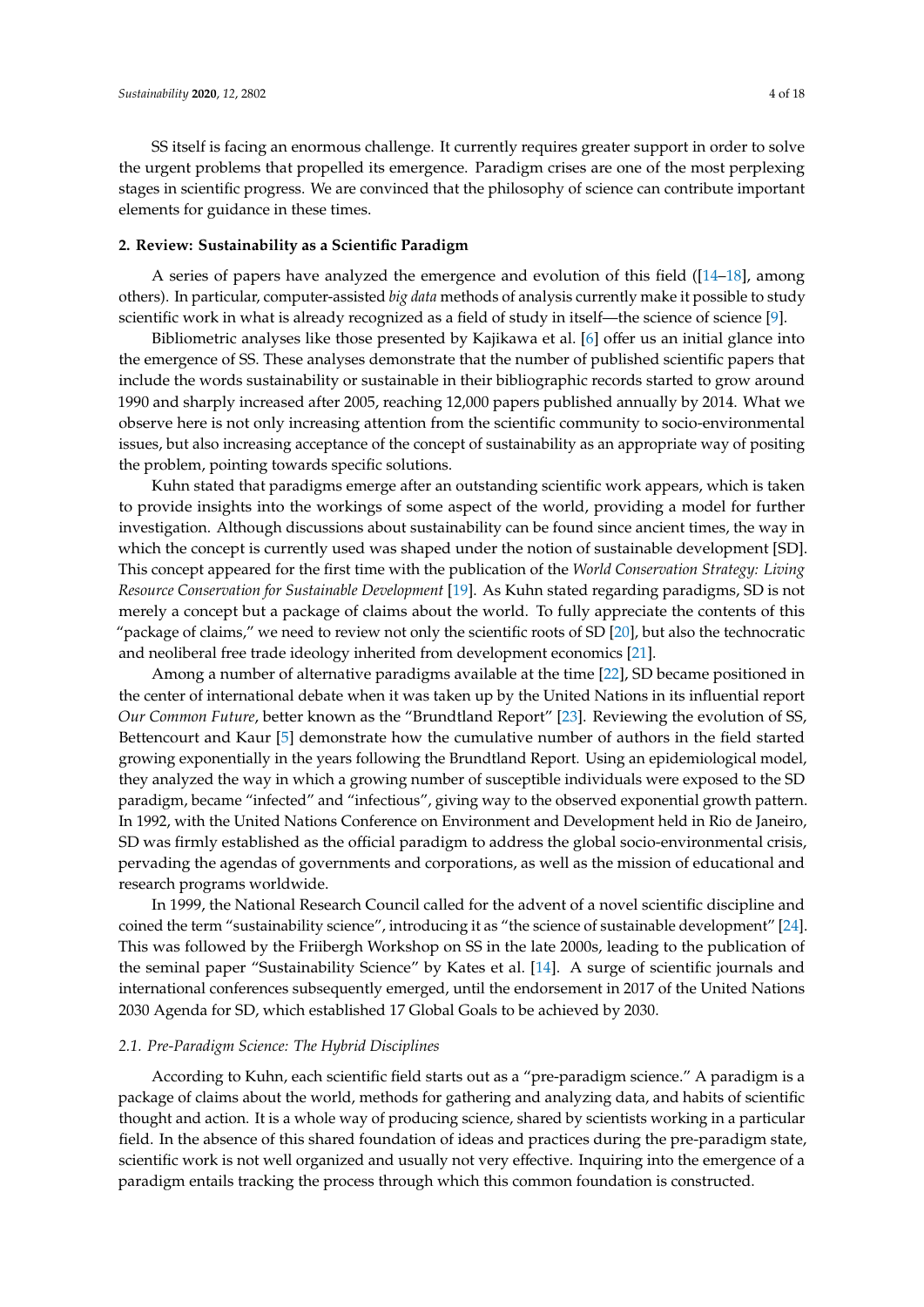In SS, its origins were linked to what is perhaps science's greatest epistemological challenge: To overcome the *great rift* that separates the natural and social sciences. During the nineteenth century, innumerable efforts were made to generate a comprehensive understanding of natural and social phenomena, which was favored at the time by a small number of scientists. This legitimate quest—that reached its peak moment in the exchange of knowledge between the great figures of nineteenth century science (Darwin, Marx, Spencer, Humboldt, and so on)—started to dissolve by the early twentieth century, as the number of researchers grew significantly and specialization also increased. Consolidation of the largest fields of knowledge (each with its own paradigms) caused researchers, institutions, and academies to become isolated. Given that reality itself is not fragmented or segmented into disciplines, overcoming this *great rift* implies adopting a holistic, interdisciplinary, or integrative approach, as demanded for several decades by complexity science.

Today, cross-fertilization between different scientific fields has been increasingly recognized as a valuable source of new developments and innovative thinking. For this reason, inter- or multidisciplinary approaches have become more popular. Particularly towards the second half of the twentieth century, there were sometimes successful, sometimes failed attempts that went against the current of specialization and isolation of the various scientific fields. These attempts sought to connect certain areas of social sciences with the science that synthesizes the physical, chemical, geological, and biological knowledge of nature: *Ecology* or ecosystem science [\[25](#page-15-5)[,26\]](#page-15-6). In a first stage, these attempts were addressed to the creation of a meta-science entitled *human ecology* [\[27,](#page-15-7)[28\]](#page-15-8). This effort, however, failed to prosper and human ecology ended being considered a failed field of study [\[29\]](#page-15-9), or marginal to SS (see [\[30,](#page-15-10)[31\]](#page-15-11)). Instead, independently, hybrid fields of knowledge emerged in at least ten areas of the social and applied sciences (Figure [2\)](#page-4-0).

<span id="page-4-0"></span>

**Figure 2.** Hybrid disciplines. Modified from [32]. **Figure 2.** Hybrid disciplines. Modified from [\[32\]](#page-15-12).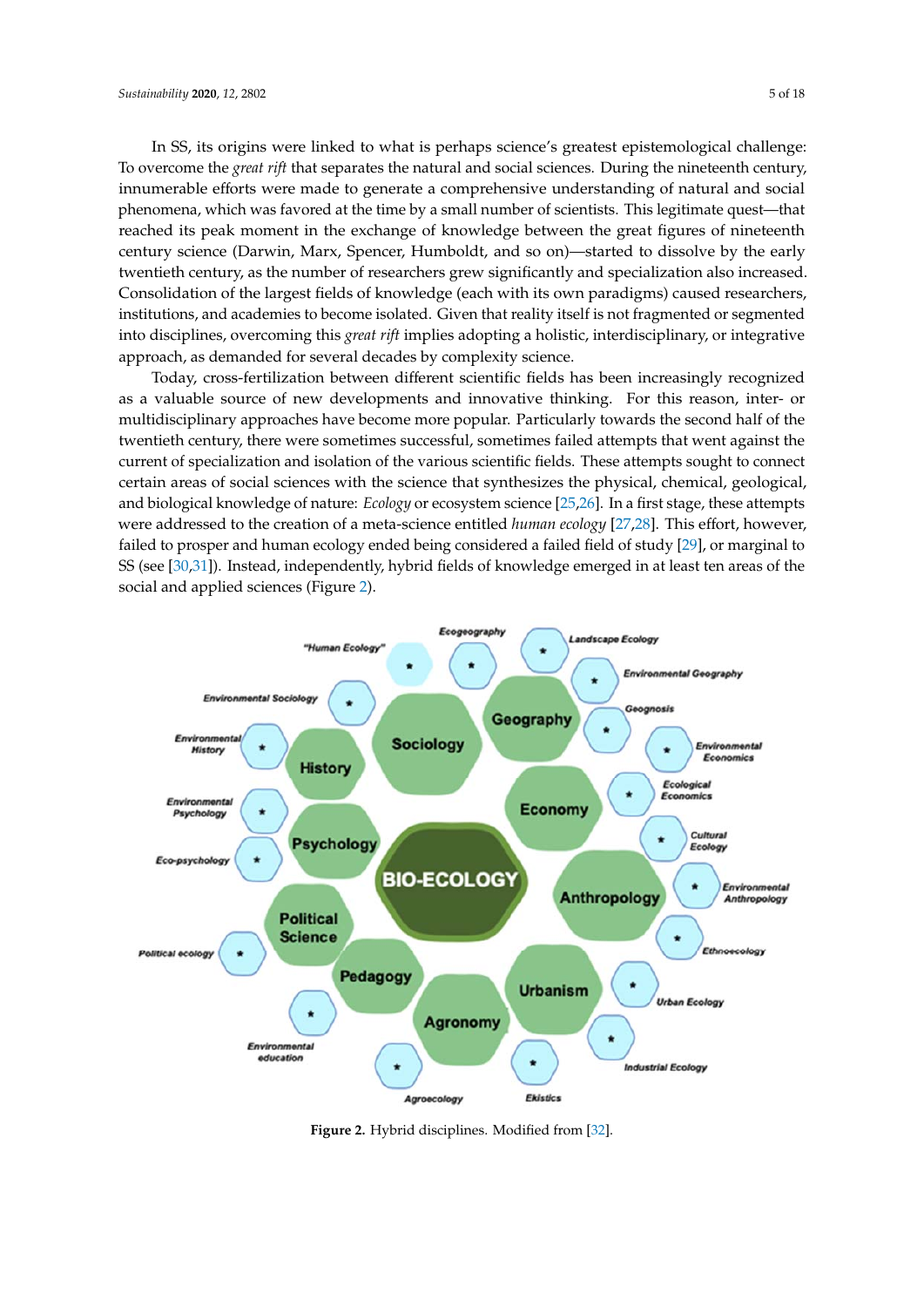These *hybrid disciplines,* emerging in practically all the fields of social or applied sciences (agronomy, education, and urbanism), consider that the study of each human dimension (the social, economic, political, historical, and cultural dimensions, among others) cannot be separated from the study of nature [\[32\]](#page-15-12). Each has its background, history, key authors, publications, scientific societies, and academic communities that in a short time reached extraordinary levels of scientific development. Such is the case of agroecology, ecological economy, political ecology, environmental education, and environmental history.

*Hybrid disciplines* have currently adopted sustainability as their ultimate or highest goal and must therefore be considered SS precursors. Coinciding with what Kuhn notes regarding pre-paradigm science, this process has not been a coordinated, planned, or homogeneous endeavor, but rather a spontaneous and irregular convergence of a diversity of often unrelated experiences.

#### *2.2. Normal Science: A Consolidated Field*

Is there evidence of the formation of a shared basis of scientific practices and ideas, a whole way of doing science specific to SS beyond bibliometric analyses that show an increasing use of the concept of "sustainability" by researchers pertaining to a diversity of disciplines?

As Fang et al. [\[4\]](#page-14-3) recall, scholars have identified various distinctive characteristics that define the particular way in which science is produced in SS, with its unique knowledge and discipline foundations, research topics, methods, and approaches. The metadisciplinary nature of the SS knowledge structure has been illustrated [\[15\]](#page-14-15); the research cores and topics have been bibliometrically identified [\[33,](#page-15-13)[34\]](#page-15-14); the collaborative networks in SS have been mapped [\[34,](#page-15-14)[35\]](#page-15-15); the knowledge base and contributing disciplines of SS have been unveiled [\[36\]](#page-15-16); the methodological aspect of SS has been reviewed [\[37–](#page-15-17)[39\]](#page-15-18); and the skills and key competencies needed in SS have also been elaborated [\[40–](#page-15-19)[43\]](#page-15-20).

What kind of a science is SS? Addressing this question, Kates [\[44\]](#page-15-21) stated that "[SS] is a different kind of science that is primarily use-inspired, as are agricultural and health sciences, with significant fundamental and applied knowledge components, and commitment to moving such knowledge into societal action". Fang et al. [\[4\]](#page-14-3) presented an evidence-based reexamination of the same issue. Analyzing 43 definitions of SS, they identified two key elements: Understanding human–environment interactions and linking knowledge to action. These authors concluded that SS is a use-inspired, basic science of SD, which focuses on understanding human–environment interactions and linking understanding to actions by promoting a site-specific, multi-scale, and transdisciplinary approach.

Out of the heterogeneous collection of thousands of papers referring to sustainability, Kajikawa et al. [\[6–](#page-14-5)[8\]](#page-14-6) reviewed the citation networks with the purpose of evaluating the field's level of integration over time—an analysis that would be impossible for a field with such a large and rapidly developing body of literature if not for computer-assisted methodology. With this methodology, they identified the most important research domains of SS and tracked their evolution. Fewer clusters dominate the latest studies, which means that the clusters of papers that were previously separated are now more closely connected. This reveals that researchers pertaining to separate scientific communities are indeed rapidly creating a common language and understanding.

The integration of knowledge is not yet complete. Analyzing bibliometric data, Schoolman et al. [\[45\]](#page-15-22) researched the extent to which SS lives up to its ideal of transdisciplinarity. Their results indicate that, while more interdisciplinary than other scientific fields, SS falls short of expectations in terms of the integration of environmental, economic, and social sciences. Some studies have found significant institutional and organizational impediments to interdisciplinary research [\[46,](#page-15-23)[47\]](#page-15-24) and that knowledge transfer occurs by small steps, even between neighboring subfields [\[48\]](#page-16-0). It is thus understandable that the *great rift* between social and natural sciences continues to represent a stumbling block that is difficult to overcome [\[49\]](#page-16-1).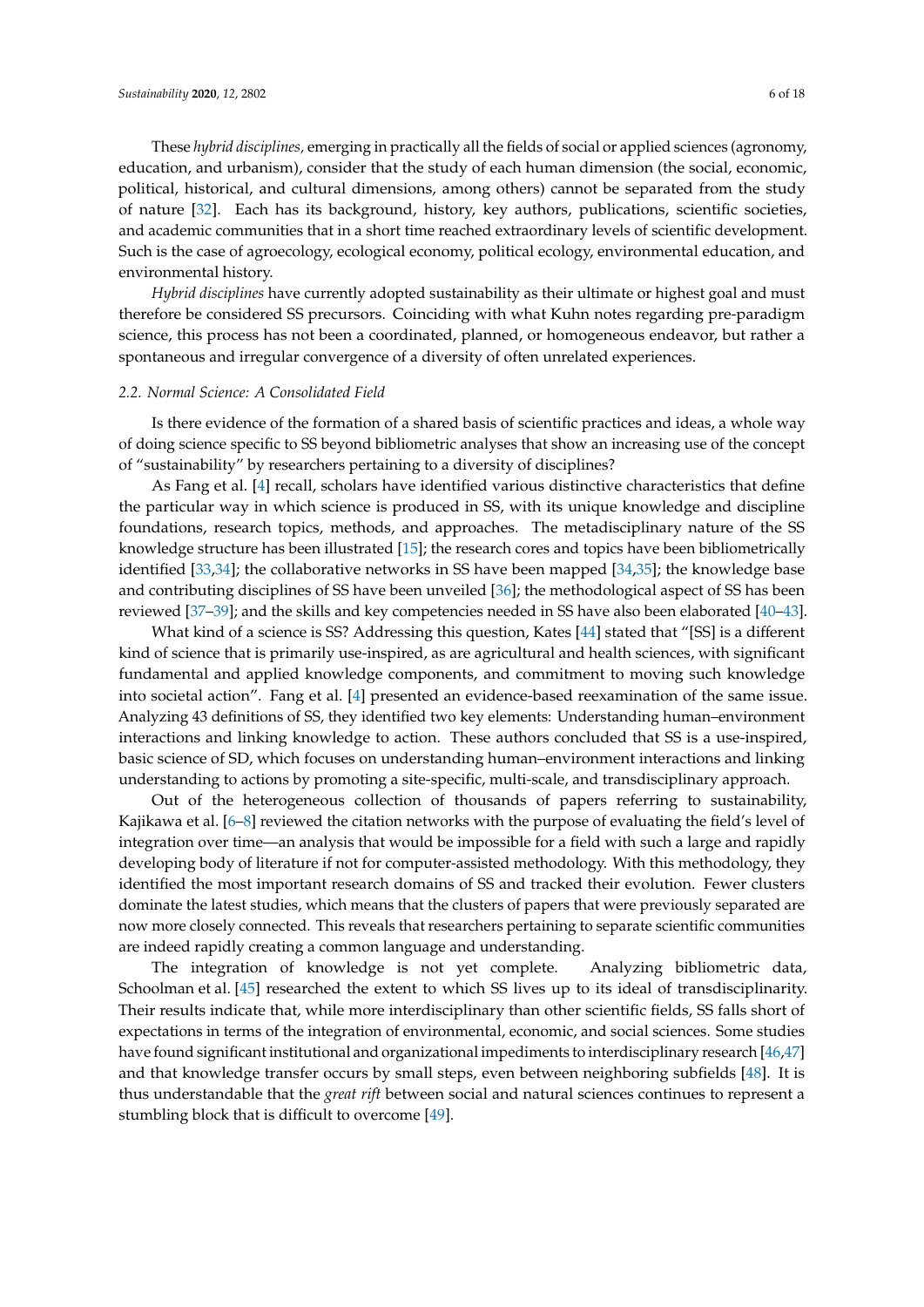Nevertheless, there has been undeniable progress. Bettencourt and Kaur [\[5\]](#page-14-4) sought direct evidence that SS has created a new community of practice and a new synthesis in terms of concepts and methods. Their results indicate that SS coalesced after the year 2000 in large-scale collaboration networks to which most authors now belong, producing a new conceptual and technical unification. The aforementioned elements make the case that SS has rapidly evolved into a stage characterized by many of the qualities of what Kuhn understood as normal science.

Following the work of Funtowicz and Ravetz [\[50\]](#page-16-2), it is now common to see SS described as "post-normal science". Funtowicz and Ravetz argue that the uncertainties and high decision stakes involved in most socio-environmental problems required the emergence of a "new type of science" characterized by an extended peer community and other special qualities. Although their understanding of science's current predicament is insightful and their argumentation is compelling, their use of Kuhnian terminology is inaccurate. They misunderstand "normal science" as something that must be overcome. Strictly speaking, if Funtowicz and Ravetz were to succeed in convincing the SS community to adopt their philosophy and methodology, the paradigm of "post-normal science" would enter into a normal science stage.

As mentioned above, the capacity for sustained cooperative work under the umbrella of a particular paradigm is one of science's two essential capacities. Kuhn places great emphasis on the consensus-forging role of paradigms: Detailed work and revealing discoveries require cooperation and consensus. He claims that it is precisely because scientists doing normal science agree on a shared basis of fundamental beliefs, methods, and scientific practices that they do not waste time arguing about the most basic issues arising in their field. Against what Popper and traditional empiricists believed, he argues that there is no chance for scientists to achieve a detailed and deep understanding of phenomena nor to solve real problems unless the debate over fundamentals is eventually suspended (a key feature of normal science). With an understandable sense of urgency to solve these issues, the scientific community has sought to move towards the application of SD aimed at generating practical solutions.

#### *2.3. How to Evaluate the Sustainability Paradigm?*

Despite its rapid development, doubts remain regarding the potential SS has to fulfill its great ambition of fostering sustainability transitions [\[4\]](#page-14-3). Some authors have claimed that rhetoric outweighs real-world transitions, or even that beyond the best of intentions, the field must face the reality of failure [\[51\]](#page-16-3). Undoubtedly, the concept's widespread acceptance, the enormous number of published papers, and progress in unifying the field are achievements worth celebrating, but they are insufficient in claiming that SS has achieved its goal. What criteria should be used to evaluate the success or failure of a scientific field? This is a core issue widely discussed in philosophy of science. As aforementioned, beyond the specific criteria that vary from one discipline to another, Kuhn noted the existence of general principles, including problem-solving power, which is especially relevant to a problem-oriented field like SS.

It is difficult to have a direct measure of overall problem-solving power, but there are disturbing concerns. Allegedly, "silence roared" when Robert Kates asked a room of prominent sustainability scientists: "What sustainability problems have we solved over the last decade?" [\[51\]](#page-16-3). Kates himself recognized that there are few examples of solutions that have been offered:

The growing body of research may at best be only slowly yielding solutions for important global and local problems in the priority action areas of population, settlements, agriculture, energy and materials, and living resources identified in the NAS report. ( . . . ) sustainability scientists are better at research than in finding and implementing solutions to local and regional sustainability problems. ( . . . ) Academic researchers also have difficulty addressing big problems in their local expression and in identifying and finding solutions. Most begin with what they already study and have difficulty to move beyond what they know to address bigger questions or to integrate their work with others [\[52\]](#page-16-4).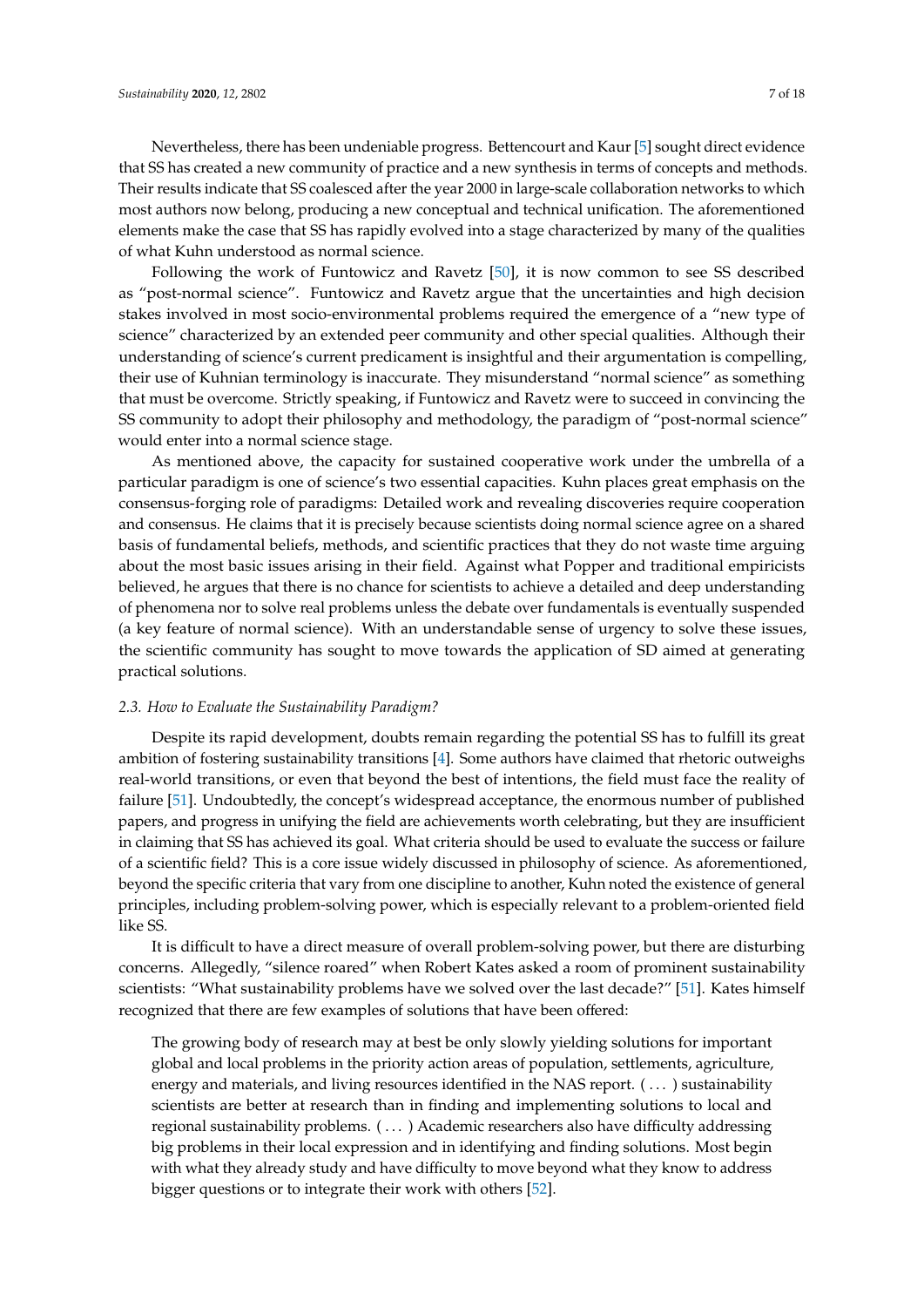Evidently, to evaluate the problem-solving power of the sustainability paradigm we must address not only the discussion about how to evaluate a research field, but also step into the realm of policy evaluation. As a practice, policy evaluation was initially rather unsystematic and mostly ad hoc. In recent decades, policy evaluation has also experienced an ongoing process of institutionalization [\[53](#page-16-5)[,54\]](#page-16-6). To reduce the degree of subjectivity in the policy analysis process, evaluation requires systematic methodologies based on a set of normative criteria. A recent review of the literature [\[55\]](#page-16-7) calls attention to the fact that researchers have proposed different methodologies and different evaluation criteria [\[56](#page-16-8)[–65\]](#page-16-9), however, reaching consensus about these methodologies and criteria is yet another challenge [\[66\]](#page-16-10).

Shahab et al. [\[55\]](#page-16-7) indicate that most outcome evaluation studies resort to the conformance-based approach (e.g., [\[57,](#page-16-11)[62,](#page-16-12)[67](#page-16-13)[–71\]](#page-16-14)). This approach defines a policy instrument's success or failure by means of using the degree of conformity between a policy's specified goals and its outcome. While this criterion is necessary to evaluate, it is hardly ever sufficient because it fails to study all the impacts a policy instrument might have. This conventional approach has been criticized for providing a rather biased and tunnel-vision image of the actual impact of an implemented policy instrument [\[55\]](#page-16-7). "Were the evaluators to confine themselves exclusively to researching the achievement of premeditated intervention goals, any serendipitous results or unanticipated side-effects would not be included in the main evaluation process" [\[72\]](#page-16-15). Furthermore, in an uncertain world and without all the desirable information, it is unlikely that policy objectives will be established in a totally accurate, precise, and relevant manner. Considering the dynamic and ever-changing nature of the policy environment, defined policy objectives can become irrelevant at later stages. Therefore, it is necessary to consider other evaluation models beyond the conformance-based approach [\[55\]](#page-16-7).

The "side-effects evaluation" model [\[72\]](#page-16-15) initially divides the effects of the policies under evaluation into anticipated and unanticipated effects occurring inside or outside the target area, and concludes with a qualitative categorization of effects. As Mickwitz [\[53\]](#page-16-5) observes, unanticipated effects are often only partially known before an evaluation is actually undertaken. Therefore, sometimes the most important task of an evaluation is to uncover previously unknown unanticipated effects. Policies rarely turn out exactly as intended, partly owing to poor implementation, but it may also be because the drafting of policies was based on incorrect assumptions [\[73\]](#page-16-16). Furthermore, "policies, especially important ones, tend to be used in complex and changing contexts, where there are many other actors as well as external factors and the interactions between these are uncertain. The effects of policies, even when extensively planned, are therefore often unanticipated" [\[53\]](#page-16-5).

In the case of sustainability policies, the kind of uncertainties acknowledged by (so-called) post-normal science challenges not only policy planning, but also policy evaluation. Indeed, social and economic systems causing the problems these policies aim to address are extremely complex and not fully understood. Therefore, although greater research does increase knowledge, environmental policies are invariably formulated and implemented in contexts within which uncertainty and lack of knowledge prevail. As concerns evaluation, this complexity implies that it is also extremely difficult to determine the effects any individual policy may have when the same system is under the influence of multiple other factors, some of which are other policies. Therefore, the whole process should be reflective and based on continuous learning from past experiences. This implies that, while it is necessary to design policies with rigorous pre-assessment preceding implementation, they should also be evaluated retrospectively more than is currently the case [\[53\]](#page-16-5).

A final challenge is posited by the massive scale of both the socio-environmental systems and the global efforts undertaken by sustainability policies. A global evaluation demands a coordinated effort of hundreds of scientists, peer reviewers, and collaborating institutions and partners. In 1997, the UN Environment Program launched the first Global Environment Outlook (GEO). GEO reports build on sound scientific knowledge to provide governments, local authorities, businesses, and individual citizens with necessary information to guide societies towards a truly sustainable world. The most recent of these reports, the GEO-6 [\[74\]](#page-16-17), builds on the findings of previous GEO reports, including six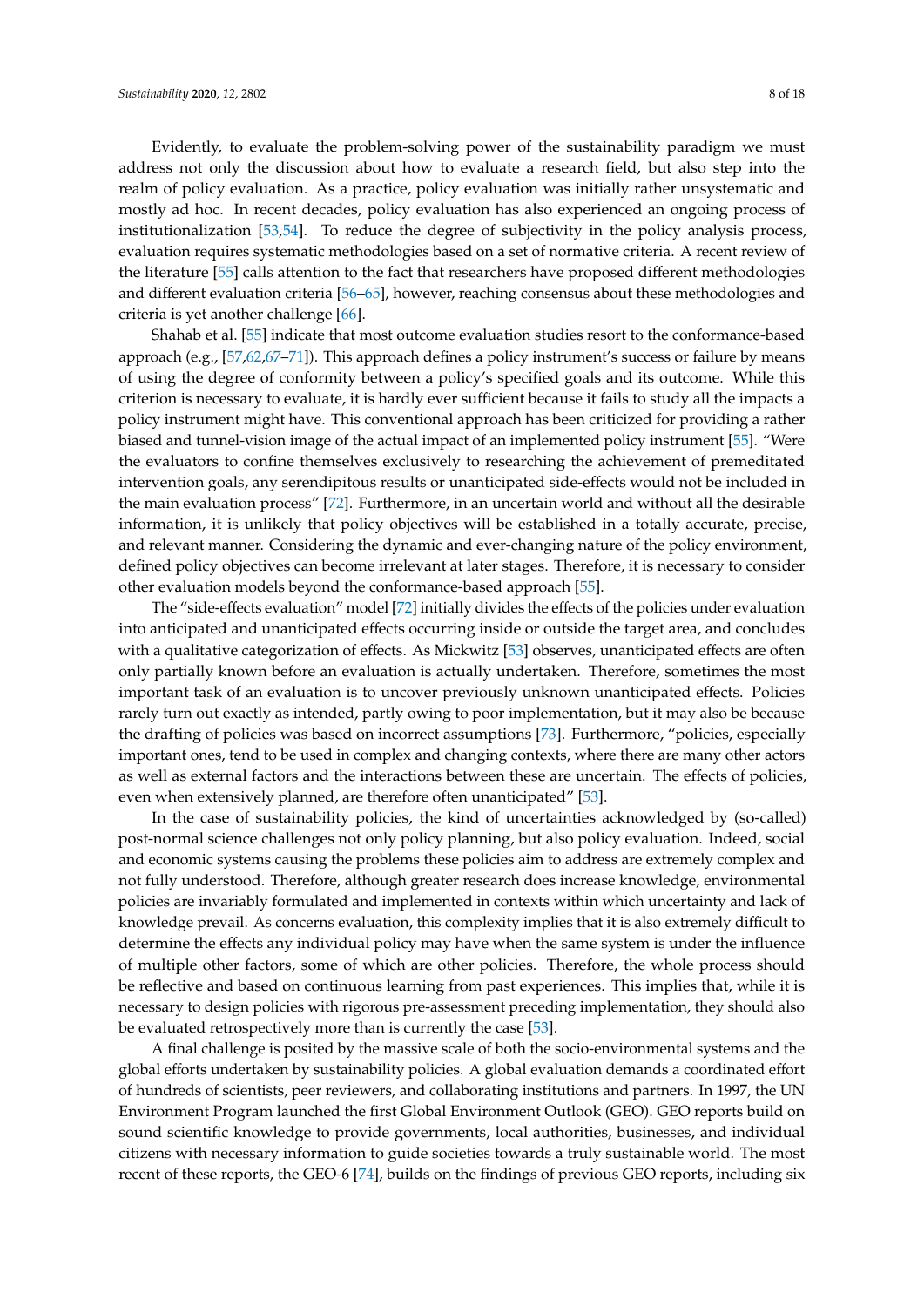regional assessments [\[75\]](#page-17-0). It outlines the current state of the environment, illustrates possible future environmental trends, and analyzes policy effectiveness.

#### *2.4. A General Insu*ffi*ciency of Problem-Solving Power*

What conclusions are reached by GEO-6? Analyzing the effectiveness of the environmental policies, GEO-6 recognized that "the efforts and effects to date remain insufficient". Overall, the world is not on track to achieve neither the human nor the environmental dimension of the 2030 Agenda for Sustainable Development. And although they maintain that "well-designed environmental policies and appropriate technologies and products can often be implemented in tandem at limited or no cost to growth," they also recognize future projections showing that "development is either too slow to achieve the targets or even that it moves in the wrong direction." They conclude that "urgent action is now needed to reverse those trends and restore both environmental and human health" [\[74\]](#page-16-17).

How can we explain that development is "moving in the wrong direction"? It seems that sometimes our "solutions" in fact aggravate our problems. In a paper included in the book *Sustainability Science: The Emerging Paradigm and the Urban Environment* [\[76\]](#page-17-1), John Sterman, Director of the System Dynamics Group at the MIT, notices that our best efforts to solve problems often make them worse:

As the world changes ever faster, thoughtful leaders increasingly recognize that we are not only failing to solve the persistent problems we face, but are in fact causing them. All too often, well-intentioned efforts to solve pressing problems create unanticipated "side effects." Our decisions provoke reactions we did not foresee. Today's solutions become tomorrow's problems [\[77\]](#page-17-2).

Similar to what occurs with the well-known Jevon's paradox, Sterman here detected a perplexing pattern that is repeated in multiple examples. He called it "policy resistance": The tendency for an intervention to be defeated by the system's response to the intervention itself. Kates' perception of insufficient problem-solving power and the pattern identified by Sterman are significant since they coincide with what is observed as a general trend.

Considering 1992 as the year when SD was adopted as the official paradigm for international environmental policy, there is general agreement in pointing to the fact that after almost three decades of international environmental governance under this paradigm, social and environmental problems have continued to worsen.

At the global scale, virtually all of the socio-metabolic and Earth system indicators continued to grow at a rapid rate [\[1,](#page-14-0)[74\]](#page-16-17) following the post-1950 "great acceleration" trend [\[78\]](#page-17-3), moving further away from sustainability. Extraction of materials, energy, and water; solid and liquid waste production; CO<sup>2</sup> emissions; climate change; ocean acidification; land degradation; biodiversity loss; all continue growing, together with economic development (GDP), human population, and urbanization [\[1\]](#page-14-0). An exception is the stabilization of Antarctic stratospheric ozone from about 1990. The regulation of chlorofluoro-carbons through the Montreal Protocol has been an effective human policy response to a global environmental problem [\[78\]](#page-17-3).

At planetary scale, economic growth has not shown any significant decoupling from total energy and material consumption nor from  $CO<sub>2</sub>$  emissions [\[78\]](#page-17-3). Dematerialization has come true only in developed countries that outsourced industrial activity to developing countries with cheaper labor force and softer environmental regulation standards [\[79\]](#page-17-4). There are no signs of a global stabilization of societal resource use; rather, a new acceleration period since the early 2000s is observed [\[1\]](#page-14-0).

Wealth concentration and inequality have increased sharply since 1980 [\[80\]](#page-17-5). Insofar as the human imprint on the Earth system scales with consumption, most of it is coming from the countries with the highest-income economies [\[78\]](#page-17-3). The number of people affected by environmental disasters is increasing, forcing millions of people to flee their homes each year, affecting disproportionately some of the more vulnerable populations [\[74\]](#page-16-17).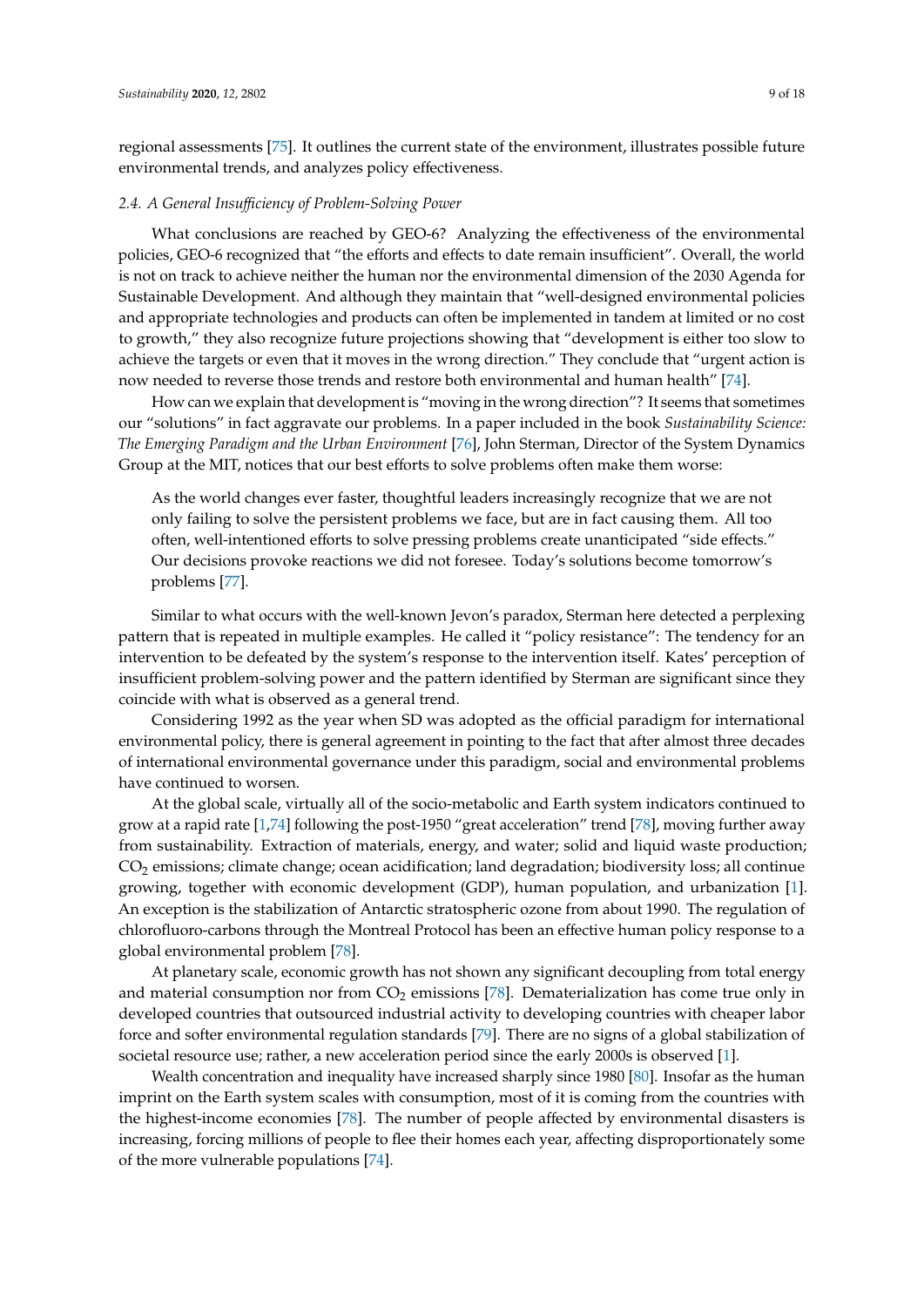Four out of nine planetary boundaries have been crossed (climate change, impacts in biosphere integrity, land-system change, and altered bio-chemical flows) pushing natural systems into unsafe operating spaces, threatening the biophysical preconditions upon which societies can exist, let alone flourish [\[81\]](#page-17-6).

Considering this time period, 15,000 scientists stated that by failing to adequately limit population growth, reassess the role of an economy rooted in growth, reduce greenhouse gases, incentivize renewable energy, protect habitat, restore ecosystems, curb pollution, halt defaunation, and constrain invasive alien species, humanity is not taking the urgent steps needed to safeguard our imperiled biosphere. "We have learned much since 1992, but the advancement of urgently needed changes in environmental policy, human behavior, and global inequities is still far from sufficient" [\[82\]](#page-17-7).

Perplexing as it may be, humanity has never before been moving faster nor further away from sustainability [\[83\]](#page-17-8). We have not found solutions able to change the general course. We have not even been able to curb the tendencies. In fact, the problems continue to worsen at a faster pace. Some have wondered whether sustainability is still even possible [\[84\]](#page-17-9). Other authors state that we must start talking about post-sustainability scenarios [\[85](#page-17-10)[–87\]](#page-17-11).

# *2.5. Are There Early Signs of a Paradigm Crisis?*

What is a paradigm crisis? As aforementioned, typically "normal scientists" are committed to extend the paradigm and do not question its fundamental claims. Although they are not trying to find phenomena that lead to paradigm change, the sustained attention to details in an effort to apply the paradigm to more and more cases inevitably leads to the discovery of anomalies (problems that resist solution within the framework of a specific paradigm). All paradigms face some anomalies at any given time. Provided that anomalies are not numerous, normal science proceeds as usual and scientists consider them a challenge. However, anomalies tend to accumulate. Sometimes, a single anomaly gains particular prominence by resisting the efforts of the best scientists in the field. Eventually, anomalies reach a kind of "critical mass," revealing a real inadequacy in the paradigm. At this point, the field plunges into a state of crisis. Scientists stop trusting the paradigm and the most fundamental issues are brought back to the table for debate.

What Kuhn describes as an "accumulation of anomalies" is remarkably similar to the pattern identified by Sterman as "policy resistance," through which our policies not only fail to solve problems, but even make them worse. Acknowledging this trend of accumulation of anomalies or policy resistance implies that research under the sustainability paradigm is suffering a general insufficiency of problem-solving power. Now, how can we know whether this trend has already reached the "critical mass" point required to declare a paradigm crisis? According to Kuhn, a paradigm is in crisis not because someone claims so, but because the scientists in the field start to lose trust in the paradigm. Is there any empirical data supporting this claim? We believe there is. Fang et al. [\[4\]](#page-14-3) presented some intriguing data in their analysis of the growth trends in the field (see Figure [3\)](#page-10-0).

Their analysis reveals four different phases in SS development: (1) The incubation phase prior to 1999 with statistically negligible growth; (2) the emerging phase from 2000 to 2006 with steady growth; (3) the exponential growth phase from 2007 to 2012 with rapid expansion; and (4) the asymptotic (or steady) growth phase since 2013 with less quantitative growth. Beyond a merely quantitative analysis, how should we interpret this fourth stage? The authors claim it shows that "the field of SS is entering a critical stage," but their interpretation remains somewhat ambiguous. They state it may be "a sign of the emerging science losing its momentum or perishing." But they also claim that "this may indicate that SS is maturing," transitioning from "quantitative growth to qualitative development" [\[4\]](#page-14-3).

Under the light of Kuhn's model, the end of the exponential growth phase looks like evidence of a decline in the recognition of sustainability as the adequate concept/framework to analyze problems and design solutions. Considering the aforementioned lack of problem-solving power, scientists might be losing trust in the sustainability paradigm. Does this mean that SS as a scientific field is "perishing"? In Kuhn's model, a crisis or even the breakdown of a paradigm does not imply that a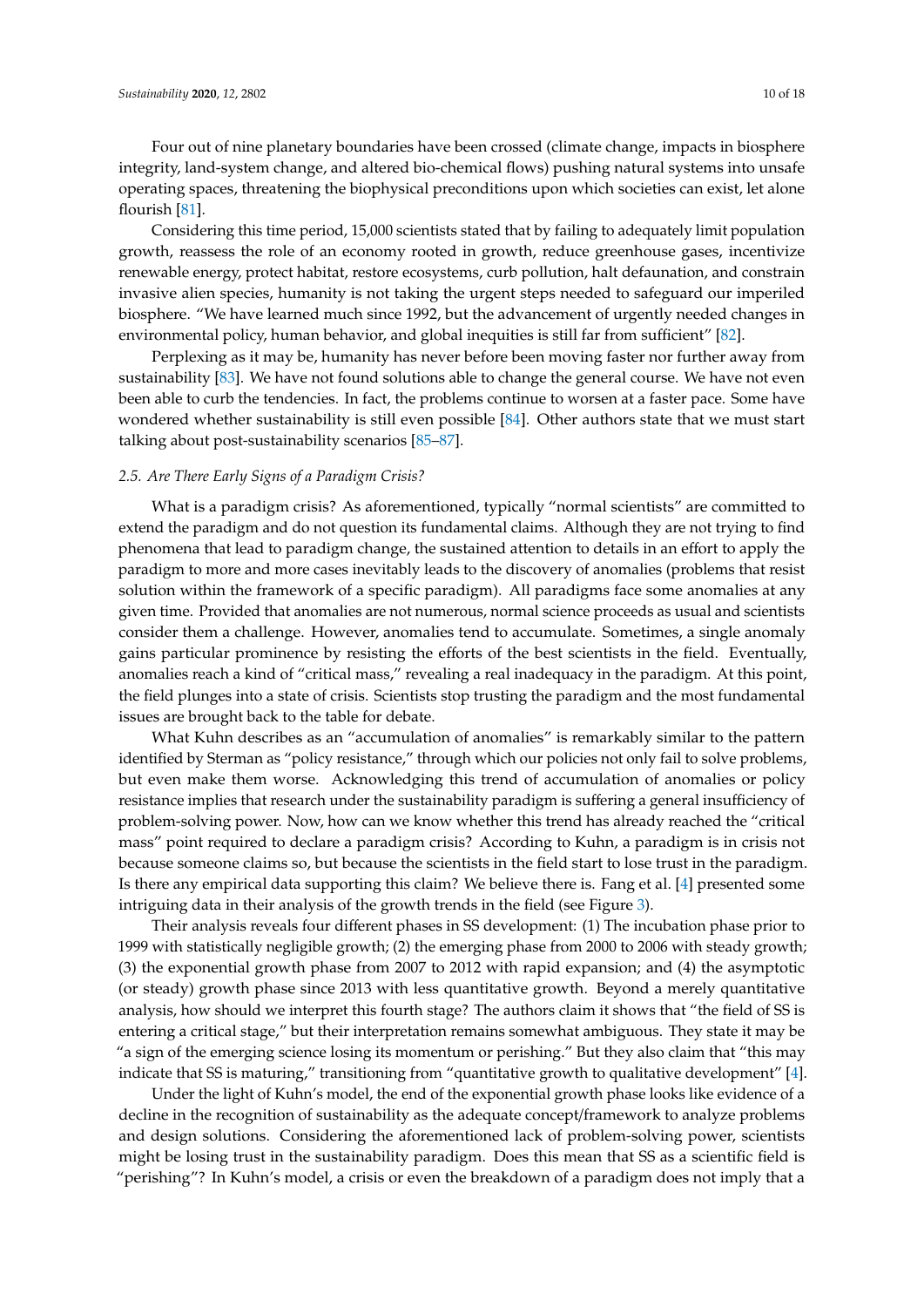scientific community is ruined nor is ultimately failing. It just means that in order to improve our conceptual models and their problem-solving power, some fundamental issues must be brought back to the table for debate. *Sustainability* **2020**, *2020*, *12*, *12*, *12*, *12*, *12*, *12*, *12*, *12*, *12*, *12*, *12*, *12*, *12*, *12*, *12*, *12*, *12*, *12*, *12*, *12*, *12*, *12*, *12*, *12*, *12*, *12*, *12*, *12*, *12*, *12*, *12*, *12* 

<span id="page-10-0"></span>

Figure 3. Growth trends of SS. (A) The number of articles on SS and their citations by year; (B) the top ten journals ranked by the total number of publications on SS; (C) the accumulative number of ten journals ranked by the total number of publications on SS; (**C**) the accumulative number of journals including "sustainability" in their titles. All the curves in (A,C) show an S-shaped growth pattern [\[4\]](#page-14-3).

## **3. Discussion: What Is the Way Forward for SS?**

Their analysis reveals four different phases in SS development: (1) The incubation phase prior We agree that it is urgent that science advance in order to implement solutions for the global crisis,<br>We agree that it is urgent that science advance in order to implement solutions for the global crisis, but how should we proceed? As we have seen, there are two different ways of moving forward that depend on whether we are at the stage of normal science or facing a paradigm crisis. The elements here presented suggest that the sustainability paradigm is entering a stage of crisis.

In this situation, scientific progress requires special work. In order to identify the flaws and correct our mental models, it is necessary to explicitly identify our basic assumptions and submit them to revision. Sterman [\[77\]](#page-17-2) reached similar conclusions: If our policies are consistently failing, we need to change our conceptual models. According to Sterman, policy resistance arises from a mismatch between the complexity of the systems in which we live and the often simplistic and erroneous mental models of the systems guiding our decisions and behavior. Talking about the "unanticipated events" and "side effects" so often invoked to explain policy failure, Sterman claims that in fact: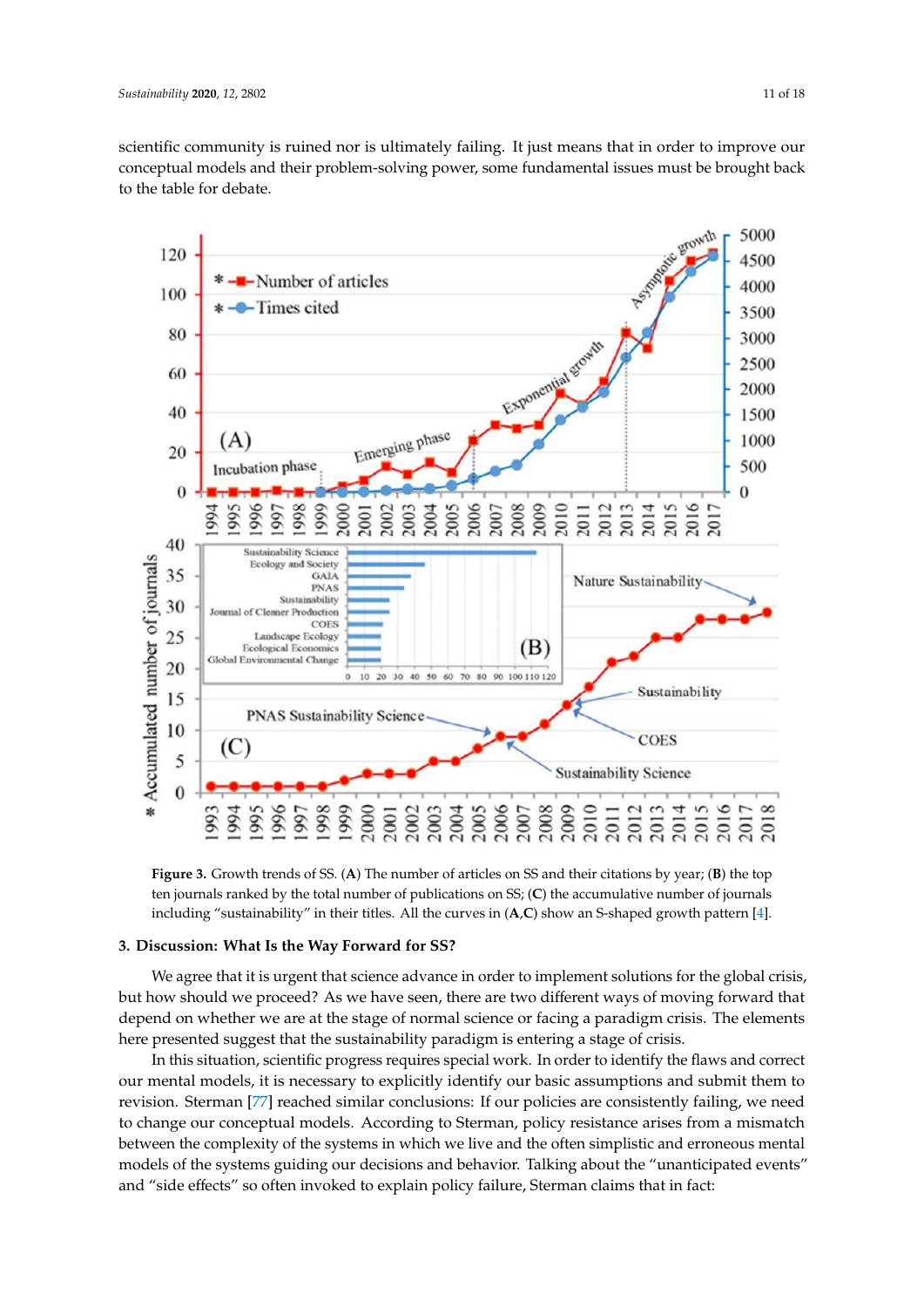There are no side effects—just effects. Those we expected or that prove beneficial we call the main effects and claim credit. Those that undercut our policies and cause harm we claim to be side effects, hoping to excuse the failure of our intervention. Side effects are not a feature of reality but a sign that the boundaries of our mental models are too narrow, our time horizons too short [\[77\]](#page-17-2).

Amusingly, Kuhn noticed that during periods of crisis perplexed scientists tend to suddenly become interested in philosophy, a field that he sees as quite useless for normal science. As Godfrey-Smith [\[12\]](#page-14-10) explains, individual claims about the world cannot be tested in isolation. In order to test a claim, you need to make assumptions about many other aspects. So, whenever you think you are testing a single idea, what you are really testing is a long, complicated conjunction of statements and it is the whole conjunction that provides a definite prediction. If a test has an unexpected result (when an anomaly is found), then something in that conjunction is false, but the failure of the test itself does not express where the error is located. Strange observations in quantum physics, for instance, forced scientists to question very basic assumptions about the physical world, leading some researchers to think that even logic itself might need to be reviewed [\[88\]](#page-17-12).

How does this apply to our subject matter? Under the sustainability paradigm, the kind of solutions proposed for socio-environmental problems are predominantly technological solutions or technical fixes through market-based instruments [\[21,](#page-15-1)[77\]](#page-17-2). Technology and policies can surely be part of the solution, but if they systematically fail to solve the problems, we need to review the mental models upon which their design is based. Any specific solution that is propounded is designed within the guidelines of a certain paradigm. Any particular way of framing a problem is meaningful only within a certain worldview. If after implementing our proposed solution, we face the unexpected result of the problem continuing to persist (anomaly) or even worsening (policy resistance), then observation and logic should lead us to question our mental models.

However, this realization does not reveal where the problem lies within our mental models. What philosophers call a "holistic view of testing" implies that we should be open to critically review any part of our "web of belief" in which the problem might be found. This includes not only the level of scientific theories, but also a paradigm's fundamental claims and even the basic premises of our worldview. We must be open to question even fundamental aspects previously regarded as unquestionable: The progress of science depends on our ability to do so.

#### *A Call for Future Inquiry: Diving Deeply into our Web of Belief*

The predominant emphasis on technical or technological fixes implies that attention is primarily focused on discussing practical solutions and how to implement SD. The paradigm's fundamental claims are not discussed and sometimes not even acknowledged, assuming naively that they just reflect the world as it is. However, as Gómez-Bagghetun and Naredo [\[21\]](#page-15-1) point out, "like visible parts of an iceberg," these kinds of solutions "rest on vast bodies of submerged ideology" (see also [\[89](#page-17-13)[,90\]](#page-17-14)).

Focusing on the technical level of policies, fundamental aspects of politics and economics are left undiscussed. One particular claim that has remained surprisingly unchallenged is the necessity and viability of economic growth, which is at the core of the SD consensus [\[21,](#page-15-1)[77\]](#page-17-2). The assumption that economic growth is the universal solution to human needs and is therefore a non-negotiable necessity is a basic claim inherited from development economics. The assumption that infinite economic growth is possible rests on a deeper faith in the power of markets and human ingenuity, aptly phrased by Sterman when he claims that "modern technology's superior innovative powers and markets can compensate for any resource shortages and environmental problems growth may create" [\[77\]](#page-17-2).

Real solutions will only be attained following an epistemological break in economic thinking. This entails a breakdown of the worldview underpinning the SD consensus, including the technological dream of dematerialization and the case for an expansionary economy premised on the axiomatic necessity of unconstrained growth [\[21\]](#page-15-1).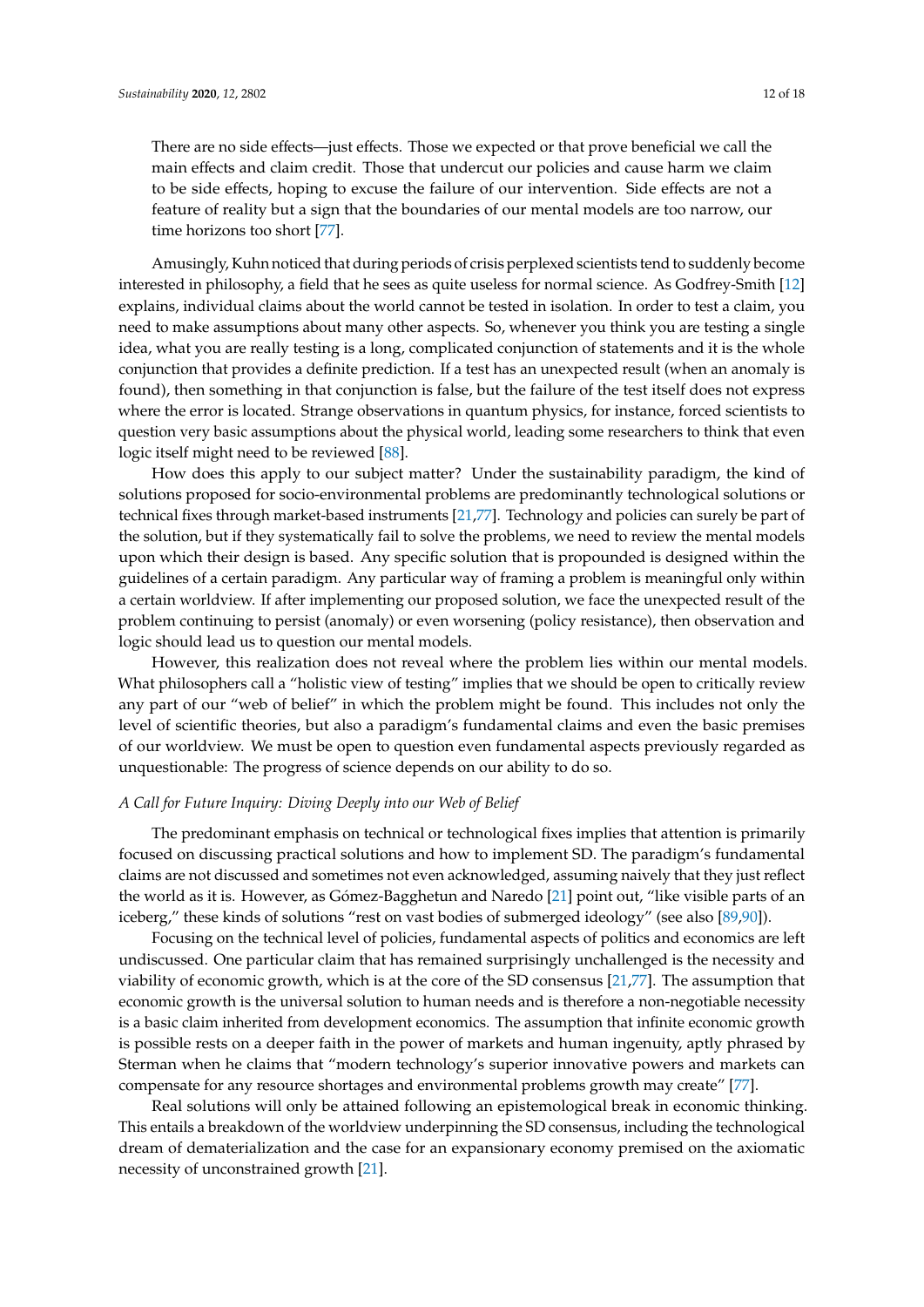We must delve even deeper into this issue. In his valuable review of the interlinking of all these elements in the "cognitive history" of the Western worldview, Jeremy Lent posited the same urgent necessity of critically studying our own mental models:

The unconscious origin of our worldview makes it quite inflexible. That's fine when it's working for us. But suppose our worldview is causing us to act collectively in ways that could undermine humanity's future? Then it would be valuable to become more conscious of it [\[91\]](#page-17-15).

The ideal of development taken up in SD is rooted in an older narrative of progress as the "conquest of Nature" (see [\[91\]](#page-17-15)). In spite of its novelty as a field of research, SS carries a tacit counterproductive inheritance from the scientific revolution: As long as it keeps attempting to solve environmental problems by dealing with nature as a machine that can be governed (if we get to know its laws), it will remain inadvertently attached to the inertia that led to a global crisis in the first place.

Kates also recognizes the relevance of this theme, including it in the reader he edited for SS students [\[92\]](#page-17-16). After the initial overview of SD, he includes a section on human-environment interactions in which he raises the following question: "Are we part of or apart from the natural world? One set of answers, the grant by God of human dominion over nature, is derived from the Judeo-Christian tradition." At this point, he guides the students to the famous (and controversial) article, "The Historical Roots of our Ecological Crisis" [\[93\]](#page-17-17). In 1967, medieval historian Lynn White was already stating that this grant of dominion is what underlies the ecological crisis. However, this line of research has received insufficient follow-up in SS, which is evidenced by the fact that Kates was obliged to resort to an article published four decades earlier.

Obviously, this is a vast subject that requires much more than one article to be adequately analyzed. Here, we only insist on pointing to a shadowy area in the basement of the conceptual building of the sustainability paradigm, which needs to be brought to light. Fortunately, we do not have to start from scratch. There is a vast body of literature tracing the genealogy of the Western worldview. Exploring its vastness becomes a real challenge. That is why the effort to synthesize is so valuable. A *magnus opus* by Clarence Glacken [\[94\]](#page-17-18), also published in 1967, is a foundational reference in the field of the history of ideas regarding the way our concept of "nature" has shaped the course of history. However, the aforementioned reference [\[91\]](#page-17-15), pioneering the new field of cognitive history, is an up-to-date synthesis that we recommend in order to approach this discussion.

#### **4. Conclusions**

The socio-environmental crisis is also an epistemic crisis. Urgent scientific progress is needed. We posit that if SS resists carrying out a critical review of its own underlying assumptions, it will continue to be caught in an increasingly more powerful inertia towards collapse. In order to solve SS's problem-solving power crisis and face socio-environmental issues more effectively, it is imperative to overcome these resistances and enable "out of the box" thinking.

For SS to actually serve as "salvage science," Einstein's warning must be taken seriously; "We cannot solve our problems with the same thinking we used when we created them." However, beyond repeating the famous dictum, how can we really take this seriously? How can we address these issues rigorously? It is necessary to open a debate regarding foundational claims and for this debate we need the expertise of disciplines that have hardly been heard in the field. In the face of changing our mental framework at such deep levels, we should invite not only philosophers of science, but also specialists in worldview studies, anthropologists, and historians of ideas, among others.

We arrived at this conclusion by first demonstrating that Kuhn's model of the development of scientific paradigms is relevant and applicable to SS. The formation of this field, up to its present stage, was revealed to literally follow what Kuhn's framework stipulates. Next, we reviewed the different criteria needed to evaluate progress in a field, concluding that, ultimately, problem-solving power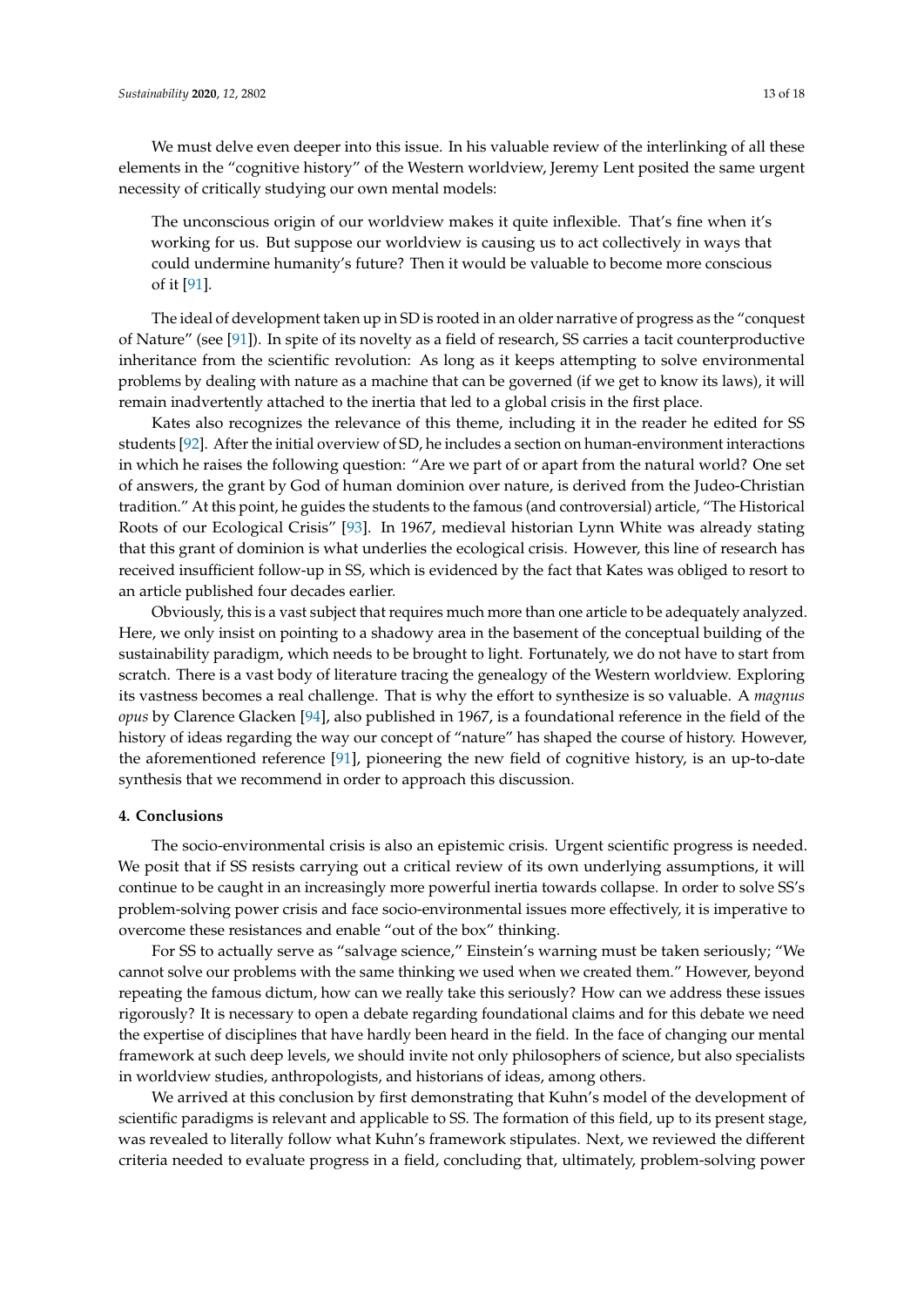is the main criterion. We looked for elements that could help evaluate the paradigm based on its problem-solving power and concluded that there is a perception of general insufficiency.

Observing what seems to be an accumulation of anomalies (problems that resist solution under the sustainability paradigm), we are sounding an alarm to warn the scientific community about the possibility of a paradigm crisis in SS. We also presented empirical, quantitative data that might be interpreted as demonstrating that the scientific community is losing trust in the paradigm. After that, we returned to Kuhn's framework to explain the exact meaning of a paradigm crisis, and what must be done to overcome it. Finally, we discussed how general guidance about how to overcome paradigm crises may apply to this particular crisis in SS, pointing to the necessity to critically review the foundational premises upon which the field is constructed. This necessary inquiry, upon which progress in the field depends at this moment of crisis, requires active participation of the aforementioned specialists.

In Kuhn's theory of science, it is only the large-scale radical changes in the way in which scientists see the world that deserve to be referred to as a "revolution," the time when one paradigm replaces another. Even then, there are different levels. Some revolutions are deeper than others, affecting greater or less extensive segments of our conceptual frameworks.

Kuhn sees the breakdown of a paradigm as part of science's "proper functioning," even though it may not feel that way to the scientists involved. The deeper and more fundamental the beliefs that are affected, the greater the resistance against a certain paradigm shift. This is due to the fact that modifying deeply held beliefs is not only intellectually and emotionally difficult, but also destabilizes knowledge and power hierarchies within a community. Nevertheless, given that this is what is needed at this point, it is imperative to overcome these resistances.

Crises and revolutions involve a breakdown, but they are essential to science as we know it. Without a crisis, scientists will not be motivated to consider radical change. Only a crisis can loosen the grip of a paradigm and make people receptive to alternatives. Revolutionary periods face a breakdown of order and a questioning of the rules of the game and are followed by a reconstruction process that can create fundamentally new conceptual structures [\[12\]](#page-14-10).

When a paradigm enters into crisis, there is no clear map to guide the community in an orderly process towards a new paradigm. In such periods of uncertainty, scientific progress actually benefits from the unique qualities of a disorderly process, in which even very basic ideas are brought back to the table for discussion. Even epistemic standards will wobble during such chaotic moments. These are conditions that call for a special kind of creativity, the chaos from which a new direction eventually emerges.

If the seeds of a new paradigm emerge, promising to solve one or more of the problems that triggered the crisis in the old paradigm, this sudden emergence of problem-solving power sparks a revolution. A new paradigm is established when enthusiasm around a new perspective becomes the point of departure of a new tradition in scientific work followed by a new period of normal science. What happens with all the knowledge accumulated in the previous paradigm? Not everything is lost. When a revolution takes place, the most relevant and useful parts of the previous paradigm can be translated into the new one and can still be used to address the problems that they solved well (e.g., after Einstein, we continue to use Newtonian physics for innumerable practical ends).

In the face of scenarios of a probable collapse of our civilization and a possible extinction of our species, science today faces the greatest challenge of all. Perhaps the change of ideas we need is so deep that even the concept of 'paradigm shift' may fall short. Stretching concepts a little, the global socio-environmental crisis would seem to be an enormous "anomaly", a huge unexpected result of our mental model of progress, so central to the modern worldview. Will science be able to overcome this deep crisis?

We need a worldview shift, a change that reaches the ontological and cosmological foundations of our thought systems. In a subsequent paper, we will explain what this entails exactly and what are the epistemological and political implications of this shift.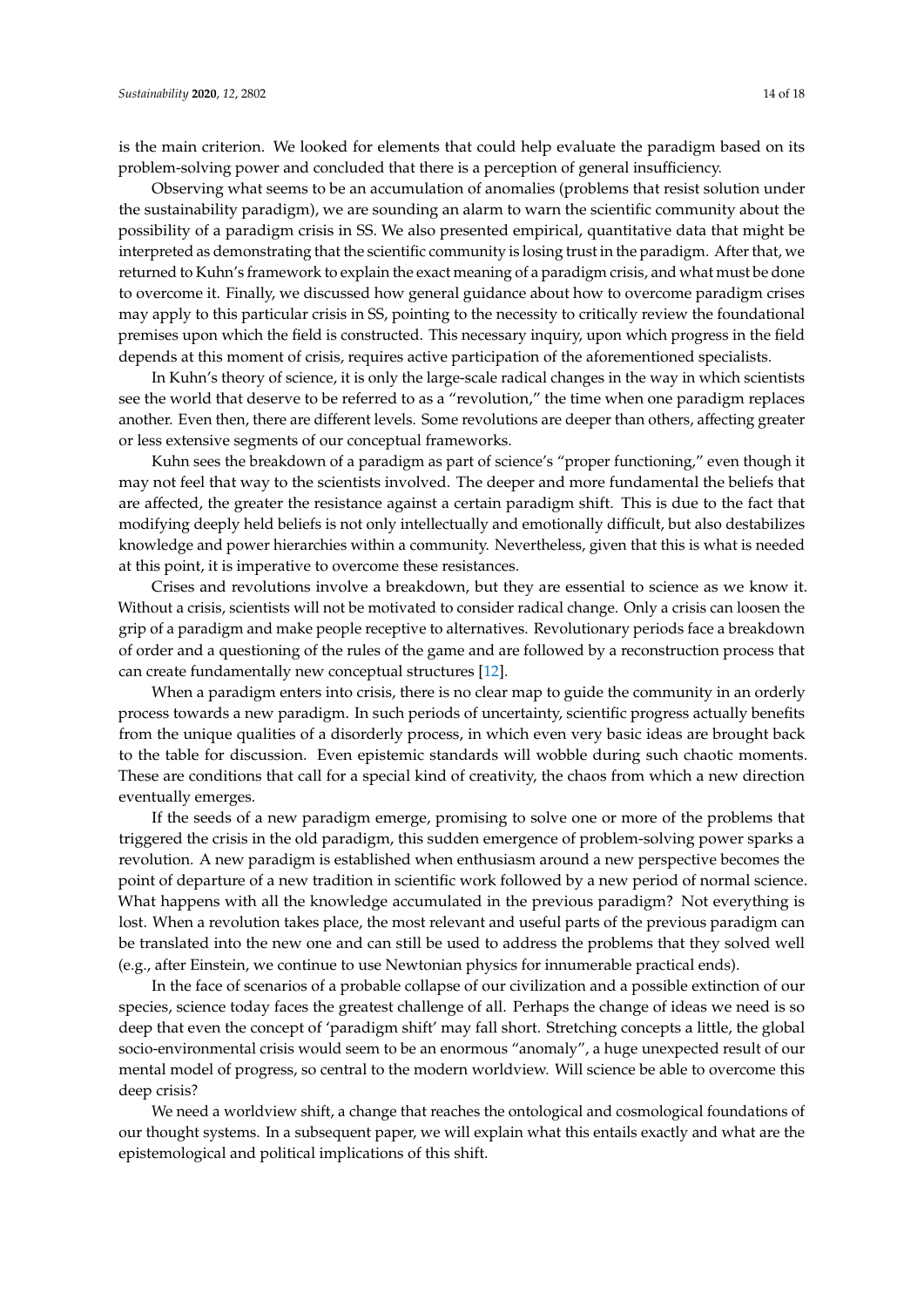**Author Contributions:** The original idea for the article, the initial literature search, and the first draft were contributed by I.G.-M., V.M.T. critically revised the first draft and conducted an additional literature search and writing. Both authors worked closely in further review and editing leading to the final manuscript. All authors have read and agreed to the published version of the manuscript.

**Funding:** This research was made possible thanks to a postdoctoral fellowship granted by the National Autonomous University of Mexico (Universidad Nacional Autónoma de México/UNAM) to Iván González-Márquez, under the guidance of Víctor M. Toledo at the Ecosystem and Sustainability Research Institute (Instituto de Investigaciones en Ecosistemas y Sustentabilidad/IIES). The publication of this article was funded by the Mexican National Science and Technology Council (Consejo Nacional de Ciencia y Tecnología/CONACyT) through the project CONACyT 5526 entitled "A National Observatory for Socio-Ecological Sustainability" ("Observatorio Nacional para la Sustentabilidad Socio-Ecológica").

**Conflicts of Interest:** The authors declare no conflict of interest. The funders had no role in the design of the study; in the collection, analyses, or interpretation of data; in the writing of the manuscript, or in the decision to publish the results.

## **References**

- <span id="page-14-0"></span>1. Haberl, H.; Wiedenhofer, D.; Pauliuk, S.; Krausmann, F.; Müller, D.B.; Fischer-Kowalski, M. Contributions of sociometabolic research to sustainability science. *Nat. Sustain.* **2019**, *2*, 173–184. [\[CrossRef\]](http://dx.doi.org/10.1038/s41893-019-0225-2)
- <span id="page-14-1"></span>2. Jerneck, A.; Olsson, L.; Ness, B.; Anderberg, S.; Baier, M.; Clark, E.; Hickler, T.; Hornborg, A.; Kronsell, A.; Lövbrand, E.; et al. Structuring sustainability science. *Sustain. Sci.* **2010**, *6*, 69–82. [\[CrossRef\]](http://dx.doi.org/10.1007/s11625-010-0117-x)
- <span id="page-14-2"></span>3. Ceballos, G.; Ehrlich, P.R.; Barnosky, A.D.; Garcia, A.; Pringle, R.M.; Palmer, T. Accelerated modern human–induced species losses: Entering the sixth mass extinction. *Sci. Adv.* **2015**, *1*, e1400253. [\[CrossRef\]](http://dx.doi.org/10.1126/sciadv.1400253) [\[PubMed\]](http://www.ncbi.nlm.nih.gov/pubmed/26601195)
- <span id="page-14-3"></span>4. Fang, X.; Bingbing, Z.; Xingyue, T.; Qun, M.; Jianguo, W. "What kind of a science is sustainability science?" An evidence-based reexamination. *Sustainability* **2018**, *10*, 1478. [\[CrossRef\]](http://dx.doi.org/10.3390/su10051478)
- <span id="page-14-4"></span>5. Bettencourt, L.M.A.; Kaur, J. Evolution and structure of sustainability science. *Proc. Natl. Acad. Sci. USA* **2011**, *108*, 19540–19545. [\[CrossRef\]](http://dx.doi.org/10.1073/pnas.1102712108) [\[PubMed\]](http://www.ncbi.nlm.nih.gov/pubmed/22114186)
- <span id="page-14-5"></span>6. Kajikawa, Y.; Tacoa, F.; Yamaguchi, K. Sustainability science: The changing landscape of sustainability research. *Sustain. Sci.* **2014**, *9*, 431–438. [\[CrossRef\]](http://dx.doi.org/10.1007/s11625-014-0244-x)
- 7. Kajikawa, Y.; Ohno, J.; Takeda, Y.; Matsushima, K.; Komiyama, H. Creating an academic landscape of sustainability science: An analysis of the citation network. *Sustain. Sci.* **2007**, *2*, 221–231. [\[CrossRef\]](http://dx.doi.org/10.1007/s11625-007-0027-8)
- <span id="page-14-6"></span>8. Kajikawa, Y.; Saito, O.; Takeuchi, K. Academic landscape of 10 years of sustainability science. *Sustain. Sci.* **2017**, *12*, 869–873. [\[CrossRef\]](http://dx.doi.org/10.1007/s11625-017-0477-6)
- <span id="page-14-7"></span>9. Fortunato, S.; Bergstrom, C.T.; Börner, K.; Evans, J.A.; Helbing, D.; Milojevic, S.; Petersen, A.M.; Radicchi, F.; Sinatra, R.; Uzzi, B.; et al. Science of science. *Science* **2018**, *359*, 6379. [\[CrossRef\]](http://dx.doi.org/10.1126/science.aao0185)
- <span id="page-14-8"></span>10. Kuhn, T.S. *The Structure of Scientific Revolutions*; University of Chicago Press: Chicago, IL, USA, 1996.
- <span id="page-14-9"></span>11. Kuhn, T.S. Reflections on my Critics. In *Criticism and the Growth of Knowledge*; Cambridge University Press (CUP): Cambridge, UK, 1970; pp. 231–278.
- <span id="page-14-10"></span>12. Godfrey-Smith, P. *Theory and Reality: An Introduction to the Philosophy of Science*, 1st ed.; The University of Chicago Press: Chicago, IL, USA, 2003.
- <span id="page-14-11"></span>13. Rovelli, C. Physics Needs Philosophy. Philosophy Needs Physics. *Found. Phys.* **2018**, *48*, 481–491. [\[CrossRef\]](http://dx.doi.org/10.1007/s10701-018-0167-y)
- <span id="page-14-12"></span>14. Kates, R.W.; Clark, W.C.; Corell, R.; Hall, J.M.; Jaeger, C.C.; Lowe, I.; McCarthy, J.J.; Schellnhuber, H.J.; Bolin, B.; Dickson, N.M.; et al. Sustainability science. *Science* **2001**, *292*, 641–642. [\[CrossRef\]](http://dx.doi.org/10.1126/science.1059386) [\[PubMed\]](http://www.ncbi.nlm.nih.gov/pubmed/11330321)
- <span id="page-14-15"></span>15. Mihelcic, J.R.; Crittenden, J.; Small, M.J.; Shonnard, D.R.; Hokanson, D.R.; Zhang, Q.; Chen, H.; Sorby, S.A.; James, V.U.; Sutherland, J.W.; et al. Sustainability Science and Engineering: The Emergence of a New Metadiscipline. *Environ. Sci. Technol.* **2003**, *37*, 5314–5324. [\[CrossRef\]](http://dx.doi.org/10.1021/es034605h) [\[PubMed\]](http://www.ncbi.nlm.nih.gov/pubmed/14700315)
- 16. Clark, W.; Dickson, N.M. Sustainability science: The emerging research program. *Proc. Natl. Acad. Sci. USA* **2003**, *100*, 8059–8061. [\[CrossRef\]](http://dx.doi.org/10.1073/pnas.1231333100) [\[PubMed\]](http://www.ncbi.nlm.nih.gov/pubmed/12794187)
- 17. Reitan, P.H. Sustainability science–and what's needed beyond science. *Sustain. Sci. Pract. Policy* **2005**, *1*, 77–80. [\[CrossRef\]](http://dx.doi.org/10.1080/15487733.2005.11907966)
- <span id="page-14-13"></span>18. Komiyama, H.; Takeuchi, K. Sustainability science: Building a new discipline. *Sustain. Sci.* **2006**, *1*, 1–6. [\[CrossRef\]](http://dx.doi.org/10.1007/s11625-006-0007-4)
- <span id="page-14-14"></span>19. International Union for the Conservation of Nature and Natural Resources. *World Conservation Strategy: Living Resource Conservation for Sustainable Development*; IUCN, UNEP, WWF: Gland, Switzerland, 1980.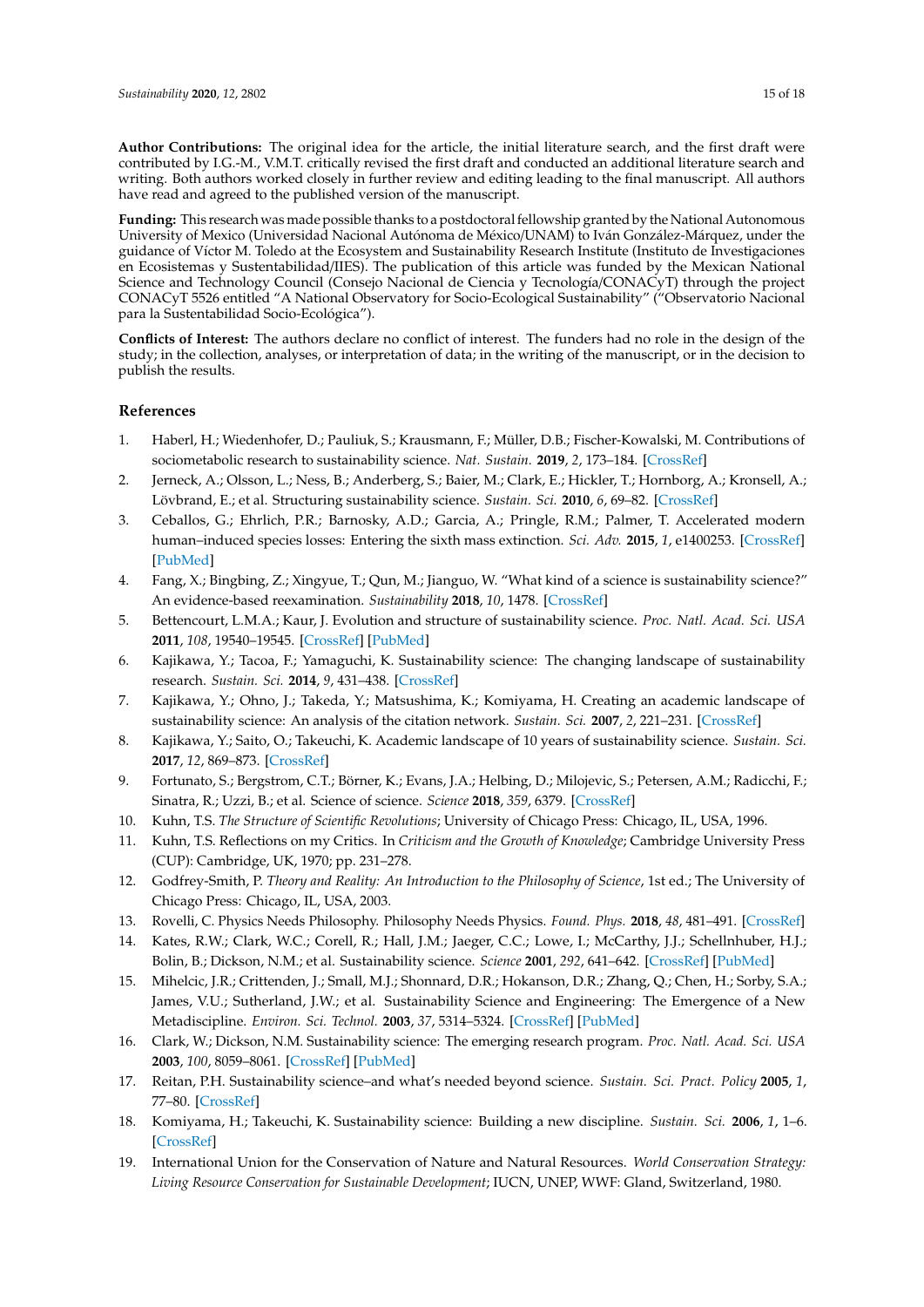- <span id="page-15-0"></span>20. Quental, N.; Lourenco, J.M.; Da Silva, F.N. Sustainability: Characteristics and scientific roots. *Environ. Dev. Sustain.* **2010**, *13*, 257–276. [\[CrossRef\]](http://dx.doi.org/10.1007/s10668-010-9260-x)
- <span id="page-15-1"></span>21. Gomez-Baggethun, E.; Naredo, J.M. In search of lost time: The rise and fall of limits to growth in international sustainability policy. *Sustain. Sci.* **2015**, *10*, 385–395. [\[CrossRef\]](http://dx.doi.org/10.1007/s11625-015-0308-6)
- <span id="page-15-2"></span>22. Santamarina, B. *Ecología y Poder. El Discurso Medioambiental Como Mercancía*; Catarata: Madrid, Spain, 2006.
- <span id="page-15-3"></span>23. World Commission on Environment and Development. *Our Common Future*; Oxford University Press: Oxford, UK, 1987; p. 347.
- <span id="page-15-4"></span>24. National Research Council. *Our Common Journey: A Transition toward Sustainability*; National Academy Press: Washington, DC, USA, 1999.
- <span id="page-15-5"></span>25. Eyre, S.R.; Worster, D. Nature's Economy: A History of Ecological Ideas. *Geogr. J.* **1986**, *152*, 104. [\[CrossRef\]](http://dx.doi.org/10.2307/632965)
- <span id="page-15-6"></span>26. Deléage, J.P. *Histoire de L'écologie: Une science de L'homme et de la Nature*; La Découverte: Paris, France, 1991.
- <span id="page-15-7"></span>27. Young, G.L. Human Ecology as an Interdisciplinary Concept: A Critical Inquiry. *Adv. Ecol. Res.* **1974**, *8*, 1–105.
- <span id="page-15-8"></span>28. Young, G.L. (Ed.) *Origins of Human Ecology*; Hutchinson Ross Publishing Company: Stroudsburg, PA, USA, 1983.
- <span id="page-15-9"></span>29. Simms, D.L.; Shortland, M.; Bowler, P.J. Science and Nature: Essays in the History of the Environmental Sciences. *Technol. Cult.* **1995**, *36*, 196. [\[CrossRef\]](http://dx.doi.org/10.2307/3106361)
- <span id="page-15-10"></span>30. Dyball, R.; Newell, B. *Understanding Human Ecology: A Systems Approach to Sustainability*; Routledge, Taylor & Francis Group: Oxon, UK, 2015.
- <span id="page-15-11"></span>31. Dyball, R. A brief history of human ecology within the Ecological Society of America and speculation on future direction. *Hum. Ecol. Rev.* **2017**, *23*, 7–16. [\[CrossRef\]](http://dx.doi.org/10.22459/HER.23.02.2017.02)
- <span id="page-15-12"></span>32. Toledo, V.M. Las disciplinas híbridas: 18 enfoques interdisciplinarios sobre naturaleza y sociedad. *Pers. Soc.* **1999**, *13*, 21–26.
- <span id="page-15-13"></span>33. Kajikawa, Y. Research core and framework of sustainability science. *Sustain. Sci.* **2008**, *3*, 215–239. [\[CrossRef\]](http://dx.doi.org/10.1007/s11625-008-0053-1)
- <span id="page-15-14"></span>34. Elsevier. *Sustainability Science in a Global Landscape*; Elsevier: Amsterdam, The Netherlands, 2015.
- <span id="page-15-15"></span>35. Yarime, M.; Takeda, Y.; Kajikawa, Y. Towards institutional analysis of sustainability science: A quantitative examination of the patterns of research collaboration. *Sustain. Sci.* **2009**, *5*, 115–125. [\[CrossRef\]](http://dx.doi.org/10.1007/s11625-009-0090-4)
- <span id="page-15-16"></span>36. Buter, R.K.; Raan, A.F.J. Identification and analysis of the highly cited knowledge base of sustainability science. *Sustain. Sci.* **2012**, *8*, 253–267. [\[CrossRef\]](http://dx.doi.org/10.1007/s11625-012-0185-1)
- <span id="page-15-17"></span>37. Spangenberg, J.H. Sustainability science: A review, an analysis and some empirical lessons. *Environ. Conserv.* **2011**, *38*, 275–287. [\[CrossRef\]](http://dx.doi.org/10.1017/S0376892911000270)
- 38. Miller, T.R. Constructing sustainability science: Emerging perspectives and research trajectories. *Sustain. Sci.* **2012**, *8*, 279–293. [\[CrossRef\]](http://dx.doi.org/10.1007/s11625-012-0180-6)
- <span id="page-15-18"></span>39. Salas-Zapata, W.; Ríos-Osorio, L.A.; Cardona-Arias, J.A. Methodological characteristics of sustainability science: A systematic review. *Environ. Dev. Sustain.* **2016**, *19*, 1127–1140. [\[CrossRef\]](http://dx.doi.org/10.1007/s10668-016-9801-z)
- <span id="page-15-19"></span>40. Segalas, J.; Ferrer-Balas, D.; Svanström, M.; Lundqvist, U.; Mulder, K.F. What has to be learnt for sustainability? A comparison of bachelor engineering education competences at three European universities. *Sustain. Sci.* **2009**, *4*, 17–27. [\[CrossRef\]](http://dx.doi.org/10.1007/s11625-009-0068-2)
- 41. Wiek, A.; Withycombe, L.; Redman, C.; Mills, S.B. Moving Forward on Competence in Sustainability Research and Problem Solving. *Environ. Sci. Policy Sustain. Dev.* **2011**, *53*, 3–13. [\[CrossRef\]](http://dx.doi.org/10.1080/00139157.2011.554496)
- 42. Lang, D.J.; Wiek, A.; Bergmann, M.; Stauffacher, M.; Martens, P.; Moll, P.; Swilling, M.; Thomas, C.J. Transdisciplinary research in sustainability science: Practice, principles, and challenges. *Sustain. Sci.* **2012**, *7*, 25–43. [\[CrossRef\]](http://dx.doi.org/10.1007/s11625-011-0149-x)
- <span id="page-15-20"></span>43. Vincent, S.; Mulkey, S. Transforming US higher education to support sustainability science for a resilient future: The influence of institutional administrative organization. *Environ. Dev. Sustain.* **2015**, *17*, 341–363. [\[CrossRef\]](http://dx.doi.org/10.1007/s10668-015-9623-4)
- <span id="page-15-21"></span>44. Kates, R.W. What kind of a science is sustainability science? *Proc. Natl. Acad. Sci. USA* **2011**, *108*, 19449–19450. [\[CrossRef\]](http://dx.doi.org/10.1073/pnas.1116097108) [\[PubMed\]](http://www.ncbi.nlm.nih.gov/pubmed/22114189)
- <span id="page-15-22"></span>45. Schoolman, E.; Guest, J.S.; Bush, K.F.; Bell, A. How interdisciplinary is sustainability research? Analyzing the structure of an emerging scientific field. *Sustain. Sci.* **2011**, *7*, 67–80. [\[CrossRef\]](http://dx.doi.org/10.1007/s11625-011-0139-z)
- <span id="page-15-23"></span>46. Kostoff, R.N. Overcoming Specialization. *Bioscience* **2002**, *52*, 937. [\[CrossRef\]](http://dx.doi.org/10.1641/0006-3568(2002)052[0937:OS]2.0.CO;2)
- <span id="page-15-24"></span>47. Porter, A.L.; Roessner, J.D.; Perreault, M.; Cohen, A.S. Interdisciplinary research: Meaning, metrics and nurture. *Res. Eval.* **2006**, *15*, 187–196. [\[CrossRef\]](http://dx.doi.org/10.3152/147154406781775841)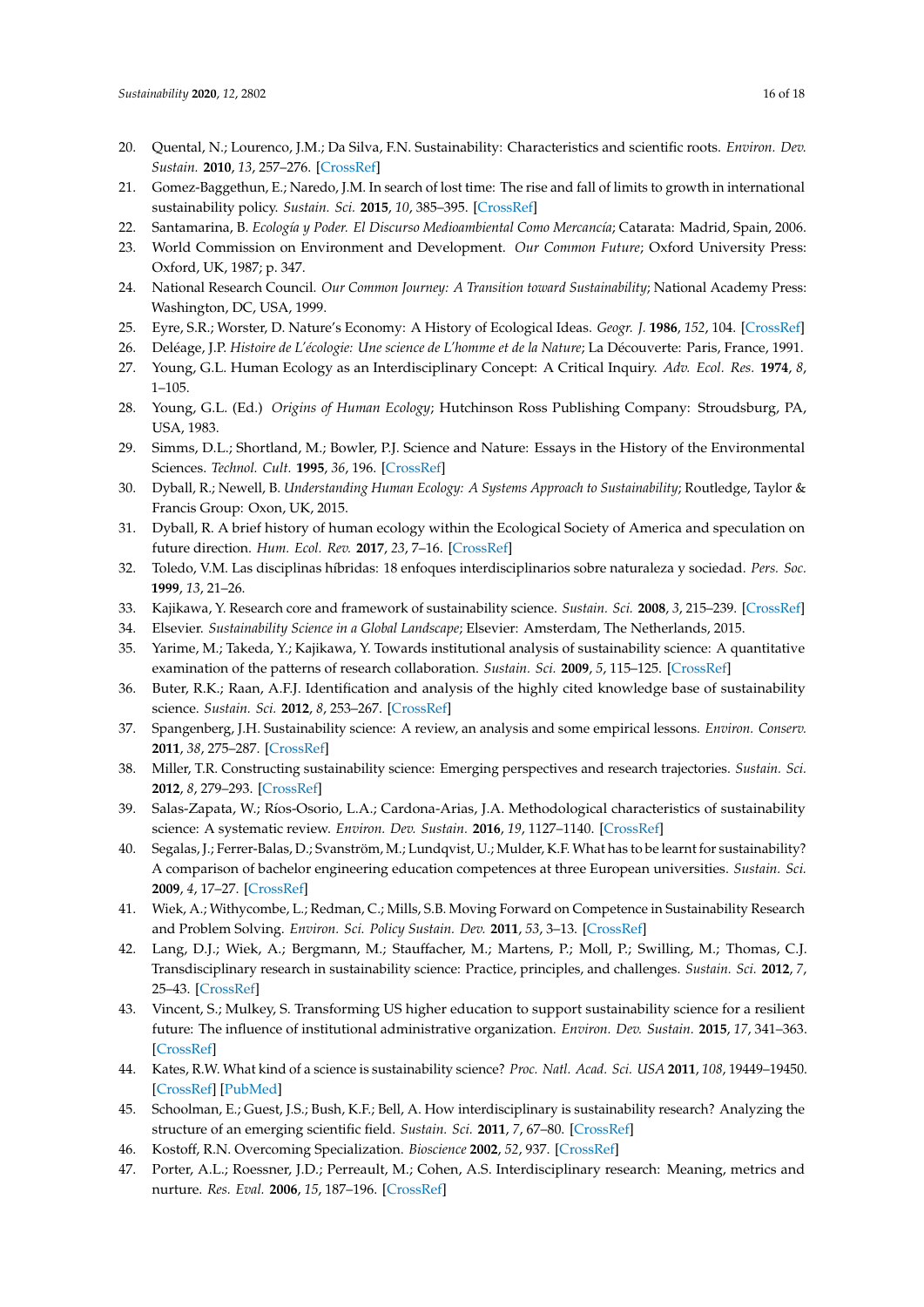- <span id="page-16-0"></span>48. Porter, A.L.; Ràfols, I. Is science becoming more interdisciplinary? Measuring and mapping six research fields over time. *Science* **2009**, *81*, 719–745. [\[CrossRef\]](http://dx.doi.org/10.1007/s11192-008-2197-2)
- <span id="page-16-1"></span>49. Leydesdorff, L.; Schank, T. Dynamic animations of journal maps: Indicators of structural changes and interdisciplinary developments. *J. Am. Soc. Inf. Sci. Technol.* **2008**, *59*, 1810–1818. [\[CrossRef\]](http://dx.doi.org/10.1002/asi.20891)
- <span id="page-16-2"></span>50. Funtowicz, S.O.; Ravetz, J.R. Science for the post-normal age. *Futures* **1993**, *25*, 739–755. [\[CrossRef\]](http://dx.doi.org/10.1016/0016-3287(93)90022-L)
- <span id="page-16-3"></span>51. Van Der Leeuw, S.; Wiek, A.; Harlow, J.; Buizer, J. How much time do we have? Urgency and rhetoric in sustainability science. *Sustain. Sci.* **2012**, *7*, 115–120. [\[CrossRef\]](http://dx.doi.org/10.1007/s11625-011-0153-1)
- <span id="page-16-4"></span>52. Kates, R.W. From the Unity of Nature to Sustainability Science: Ideas and Practice. In *Sustainability Science*; Springer Science and Business Media LLC: New York, NY, USA, 2012; pp. 3–19.
- <span id="page-16-5"></span>53. Schoenefeld, J.J.; Jordan, A.J. Environmental policy evaluation in the EU: Between learning, accountability, and political opportunities? *Environ. Politics* **2019**, *28*, 365–384. [\[CrossRef\]](http://dx.doi.org/10.1080/09644016.2019.1549782)
- <span id="page-16-6"></span>54. Mickwitz, P. A framework for evaluating environmental policy instruments, context and key concepts. *Evaluation* **2003**, *9*, 415–436. [\[CrossRef\]](http://dx.doi.org/10.1177/135638900300900404)
- <span id="page-16-7"></span>55. Shahab, S.; Clinch, J.P.; O'Neill, E. Impact-based planning evaluation: Advancing normative criteria for policy analysis. *Environ. Plan. B Urban Anal. City Sci.* **2017**, *46*, 534–550. [\[CrossRef\]](http://dx.doi.org/10.1177/2399808317720446)
- <span id="page-16-8"></span>56. Alexander, E.R.; Faludi, A. Planning and plan implementation: Notes on evaluation criteria. *Environ. Plan. B Plan. Des.* **1989**, *16*, 127–140. [\[CrossRef\]](http://dx.doi.org/10.1068/b160127)
- <span id="page-16-11"></span>57. Baer, W.C. General Plan Evaluation Criteria: An Approach to Making Better Plans. *J. Am. Plan. Assoc.* **1997**, *63*, 329–344. [\[CrossRef\]](http://dx.doi.org/10.1080/01944369708975926)
- 58. European Commission. *Evaluating Socio-Economic Programs; MEANS Collection*; Office for Official Publications of the European Communities: Luxembourg, 1999.
- 59. Lichfield, N. Where Do We Go from Here? *Evaluation* **2000**, *6*, 351–359. [\[CrossRef\]](http://dx.doi.org/10.1177/13563890022209334)
- 60. Alexander, E.R. Planning Rights: Toward Normative Criteria for Evaluating Plans. *Int. Plan. Stud.* **2002**, *7*, 191–212. [\[CrossRef\]](http://dx.doi.org/10.1080/1356347022000001871)
- 61. Seasons, M. Monitoring and Evaluation in Municipal Planning:Considering the Realities. *J. Am. Plan. Assoc.* **2003**, *69*, 430–440. [\[CrossRef\]](http://dx.doi.org/10.1080/01944360308976329)
- <span id="page-16-12"></span>62. Laurian, L.; Day, M.; Berke, P.; Ericksen, N.; Backhurst, M.; Crawford, J.; Dixon, J. Evaluating Plan Implementation: A Conformance-Based Methodology. *J. Am. Plan. Assoc.* **2004**, *70*, 471–480. [\[CrossRef\]](http://dx.doi.org/10.1080/01944360408976395)
- 63. Laurian, L.; Crawford, J.; Day, M.; Kouwenhoven, P.; Mason, G.; Ericksen, N.; Beattie, L. Evaluating the Outcomes of Plans: Theory, Practice, and Methodology. *Environ. Plan. B Plan. Des.* **2010**, *37*, 740–757. [\[CrossRef\]](http://dx.doi.org/10.1068/b35051)
- 64. Norton, R.K. More and Better Local Planning: State-Mandated Local Planning in Coastal North Carolina. *J. Am. Plan. Assoc.* **2005**, *71*, 55–71. [\[CrossRef\]](http://dx.doi.org/10.1080/01944360508976405)
- <span id="page-16-9"></span>65. Oliveira, V.; Pinho, P. Bridging the gap between planning evaluation and programme evaluation: The contribution of the PPR methodology. *Evaluation* **2011**, *17*, 293–307. [\[CrossRef\]](http://dx.doi.org/10.1177/1356389011411686)
- <span id="page-16-10"></span>66. Oliveira, V.; Pinho, P. Evaluation in Urban Planning: Advances and Prospects. *J. Plan. Lit.* **2010**, *24*, 343–361. [\[CrossRef\]](http://dx.doi.org/10.1177/0885412210364589)
- <span id="page-16-13"></span>67. CEC. *Financial Regulation and Implementing Rules Applicable to the General Budget of the European Communities*; Office for Official Publications of the European Communities: Luxembourg, 2008.
- 68. Berke, P.; Backhurst, M.; Day, M.; Ericksen, N.; Laurian, L.; Crawford, J.; Dixon, J. What makes plan implementation successful? An evaluation of local plans and implementation practices in New Zealand. *Environ. Plan. B Plan. Des.* **2006**, *33*, 581–600. [\[CrossRef\]](http://dx.doi.org/10.1068/b31166)
- 69. Talen, E. Success, failure, and conformance: An alternative approach to planning evaluation. *Environ. Plan. B Plan. Des.* **1997**, *24*, 573–587. [\[CrossRef\]](http://dx.doi.org/10.1068/b240573)
- 70. Brody, S.D.; Highfield, W.E. Does planning work? Testing the implementation of local environmental planning in Florida. *J. Am. Plan. Assoc.* **2005**, *71*, 159–175. [\[CrossRef\]](http://dx.doi.org/10.1080/01944360508976690)
- <span id="page-16-14"></span>71. Brody, S.D.; Highfield, W.; Thornton, S. Planning at the urban fringe: An examination of the factors influencing nonconforming development patterns in southern Florida. *Environ. Plan. B Plan. Des.* **2006**, *33*, 75–96. [\[CrossRef\]](http://dx.doi.org/10.1068/b31093)
- <span id="page-16-15"></span>72. Vedung, E. *Public Policy and Program Evaluation*; Transaction Publishers: Piscataway, NJ, USA, 1997.
- <span id="page-16-16"></span>73. Hoogerwerf, A. Reconstructing policy theory. *Eval. Program Plan.* **1990**, *13*, 285–291. [\[CrossRef\]](http://dx.doi.org/10.1016/0149-7189(90)90059-6)
- <span id="page-16-17"></span>74. UN Environment. *Global Environment Outlook–GEO-6: Summary for Policymakers*, 1st ed.; University Printing House: Cambridge, UK, 2019.